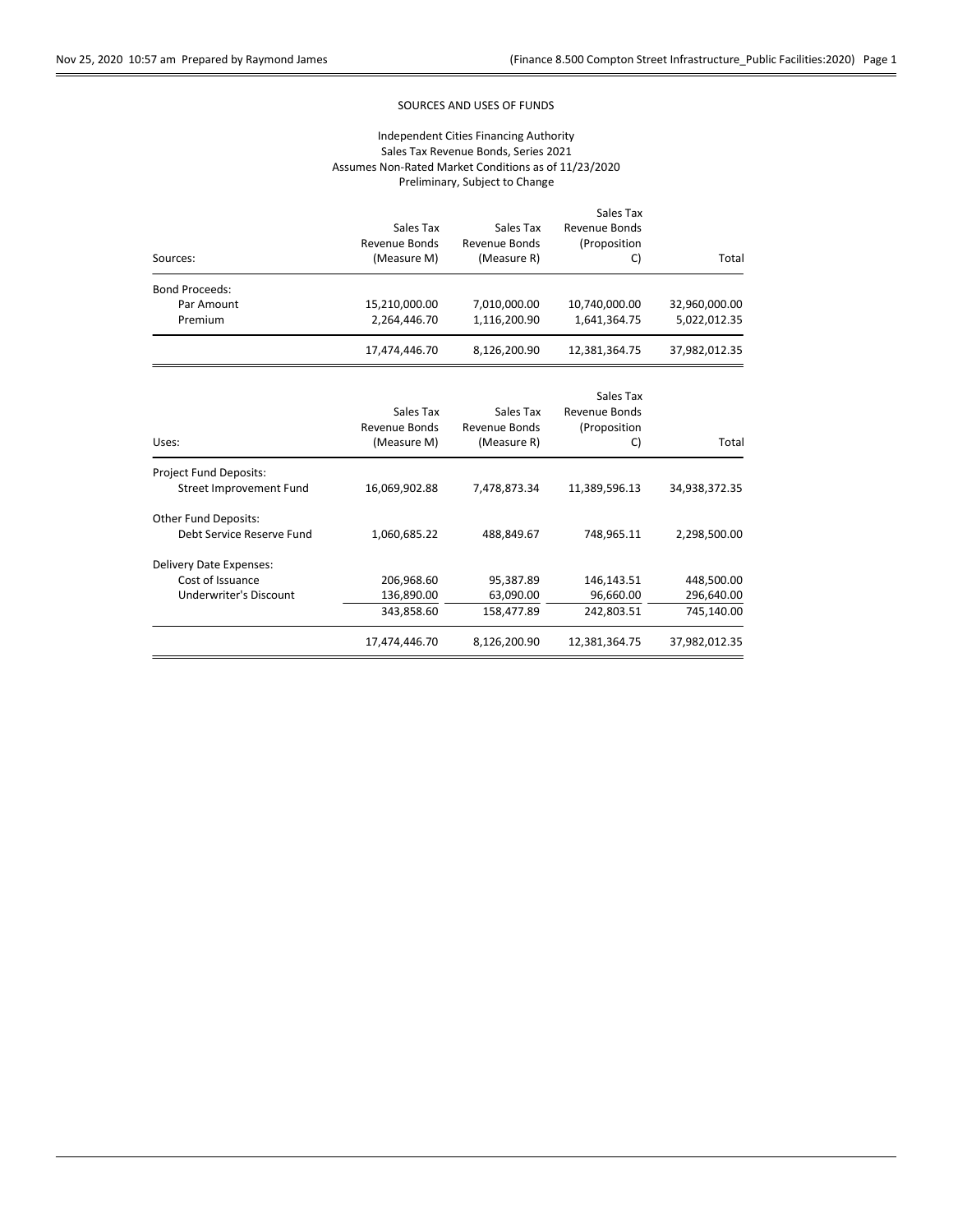## BOND SUMMARY STATISTICS

|                                 |                             |               |                          | Sales Tax            |                                                                                 |               |  |  |
|---------------------------------|-----------------------------|---------------|--------------------------|----------------------|---------------------------------------------------------------------------------|---------------|--|--|
|                                 | Sales Tax                   |               | Sales Tax                | Revenue              |                                                                                 |               |  |  |
|                                 | Revenue                     |               | Revenue                  | <b>Bonds</b>         |                                                                                 |               |  |  |
|                                 | <b>Bonds</b><br>(Measure M) | (Measure R)   | <b>Bonds</b>             | (Proposition<br>C)   |                                                                                 | Aggregate     |  |  |
|                                 |                             |               |                          |                      |                                                                                 |               |  |  |
| Dated Date                      | 03/10/2021                  | 03/10/2021    |                          | 03/10/2021           |                                                                                 | 03/10/2021    |  |  |
| Delivery Date                   | 03/10/2021                  | 03/10/2021    |                          | 03/10/2021           | 03/10/2021                                                                      |               |  |  |
| Last Maturity                   | 06/01/2051                  | 06/01/2039    |                          | 06/01/2051           | 06/01/2051                                                                      |               |  |  |
| Arbitrage Yield                 | 2.964038%                   | 2.964038%     |                          | 2.964038%            |                                                                                 | 2.964038%     |  |  |
| True Interest Cost (TIC)        | 4.073267%                   | 3.260721%     |                          | 3.865120%            |                                                                                 | 3.893376%     |  |  |
| All-In TIC                      | 4.247019%                   | 3.490856%     |                          | 4.052161%            | 4.078579%                                                                       |               |  |  |
| Average Coupon                  | 4.998764%                   | 4.960421%     |                          | 4.990408%            |                                                                                 | 4.991603%     |  |  |
| Average Life (years)            | 24.309                      |               | 10.984                   |                      | 19.229                                                                          | 19.820        |  |  |
| Duration of Issue (years)       | 14.841                      |               | 8.674                    | 12.642               |                                                                                 | 12.903        |  |  |
| Par Amount                      | 15,210,000.00               | 7,010,000.00  |                          | 10,740,000.00        |                                                                                 | 32,960,000.00 |  |  |
| <b>Bond Proceeds</b>            | 17,474,446.70               | 8,126,200.90  |                          | 12,381,364.75        | 37,982,012.35                                                                   |               |  |  |
| <b>Total Interest</b>           | 18,482,791.25               | 3,819,387.50  |                          | 10,306,266.25        | 32,608,445.00<br>27,883,072.65<br>65,568,445.00<br>2,298,500.00<br>2,169,344.75 |               |  |  |
| Net Interest                    | 16,355,234.55               | 2,766,276.60  |                          | 8,761,561.50         |                                                                                 |               |  |  |
| <b>Total Debt Service</b>       | 33,692,791.25               | 10,829,387.50 |                          | 21,046,266.25        |                                                                                 |               |  |  |
| Maximum Annual Debt Service     | 1,598,500.00                | 599,750.00    |                          | 700,000.00           |                                                                                 |               |  |  |
| Average Annual Debt Service     | 1,114,732.55                | 594,205.08    |                          | 696,319.81           |                                                                                 |               |  |  |
| Underwriter's Fees (per \$1000) |                             |               |                          |                      |                                                                                 |               |  |  |
| Average Takedown                |                             |               |                          |                      |                                                                                 |               |  |  |
| Other Fee                       | 9.000000                    |               | 9.000000                 | 9.000000             |                                                                                 | 9.000000      |  |  |
| Total Underwriter's Discount    | 9.000000                    |               | 9.000000                 | 9.000000             |                                                                                 | 9.000000      |  |  |
| <b>Bid Price</b>                | 113.987881                  |               | 115.022980<br>114.382726 |                      |                                                                                 | 114.336688    |  |  |
|                                 |                             |               |                          |                      |                                                                                 |               |  |  |
|                                 | Par                         |               | Average                  | Average              | PV of 1 bp                                                                      |               |  |  |
| <b>Bond Component</b>           | Value                       | Price         | Coupon                   | Life                 | change                                                                          |               |  |  |
| 2040 Term Bond                  | 5,090,000.00                | 116.446       | 5.000%                   | 17.399               | 4,479.20                                                                        |               |  |  |
| 2045 Term Bond                  | 7,415,000.00                | 114.965       | 5.000%                   | 22.321               | 6,451.05                                                                        |               |  |  |
| 2050 Term Bond                  | 11,645,000.00               | 114.533       | 5.000%                   | 27.868               | 10,014.70                                                                       |               |  |  |
| Serial Bonds                    | 8,810,000.00                | 115.697       | 4.927%                   | 8.476                | 6,211.85                                                                        |               |  |  |
|                                 | 32,960,000.00               |               |                          | 19.820               | 27,156.80                                                                       |               |  |  |
|                                 |                             | <b>TIC</b>    |                          | All-In<br><b>TIC</b> | Arbitrage<br>Yield                                                              |               |  |  |
|                                 | 22.960.000.00               |               | 22.960.000.00            |                      | 22 QAN NAN NA                                                                   |               |  |  |
| Der Voluo                       |                             |               |                          |                      |                                                                                 |               |  |  |

| Par Value<br>+ Accrued Interest                                                                   | 32,960,000.00                 | 32,960,000.00                                  | 32,960,000.00           |
|---------------------------------------------------------------------------------------------------|-------------------------------|------------------------------------------------|-------------------------|
| + Premium (Discount)<br>- Underwriter's Discount<br>- Cost of Issuance Expense<br>- Other Amounts | 5,022,012.35<br>$-296,640.00$ | 5,022,012.35<br>$-296,640.00$<br>$-448,500.00$ | 5,022,012.35            |
| <b>Target Value</b>                                                                               | 37,685,372.35                 | 37,236,872.35                                  | 37,982,012.35           |
| <b>Target Date</b><br>Yield                                                                       | 03/10/2021<br>3.893376%       | 03/10/2021<br>4.078579%                        | 03/10/2021<br>2.964038% |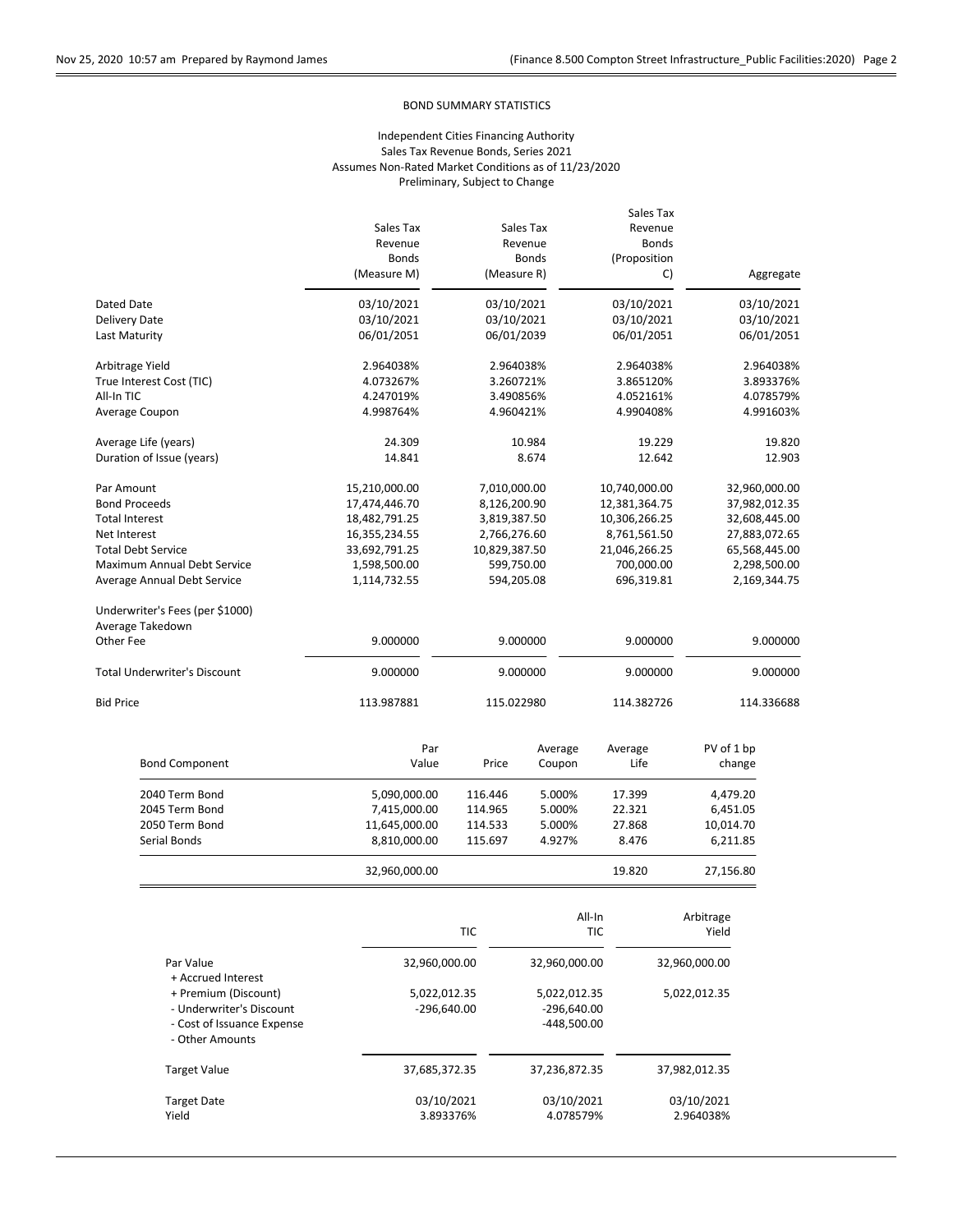| <b>Bond Component</b><br>Date<br>Yield<br>Price<br>Maturity<br>Rate<br>Date<br>Price<br>Amount<br>Serial Bonds:<br>06/01/2022<br>1.750%<br>102.713<br>470,000<br>4.000%<br>104.640<br>06/01/2023<br>485,000<br>4.000%<br>1.860%<br>06/01/2024<br>500,000<br>1.930%<br>106.439<br>4.000%<br>06/01/2025<br>4.000%<br>1.950%<br>108.273<br>525,000<br>06/01/2026<br>540,000<br>5.000%<br>2.060%<br>114.489<br>116.582<br>06/01/2027<br>570,000<br>5.000%<br>2.140%<br>06/01/2028<br>600,000<br>5.000%<br>2.250%<br>118.240<br>06/01/2029<br>625,000<br>5.000%<br>2.370%<br>119.545<br>06/01/2030<br>660,000<br>5.000%<br>2.460%<br>120.845<br>06/01/2031<br>5.000%<br>2.540%<br>120.113 C<br>2.732%<br>06/01/2030<br>100.000<br>695,000<br>06/01/2032<br>5.000%<br>2.610%<br>119.478 C<br>2.949%<br>06/01/2030<br>100.000<br>730,000<br>06/01/2033<br>5.000%<br>2.660%<br>119.026 C<br>3.116%<br>06/01/2030<br>100.000<br>765,000 | Maturity   |         |        |        |           | Yield to | Call       | Call    | Premium<br>(-Discount) |
|--------------------------------------------------------------------------------------------------------------------------------------------------------------------------------------------------------------------------------------------------------------------------------------------------------------------------------------------------------------------------------------------------------------------------------------------------------------------------------------------------------------------------------------------------------------------------------------------------------------------------------------------------------------------------------------------------------------------------------------------------------------------------------------------------------------------------------------------------------------------------------------------------------------------------------|------------|---------|--------|--------|-----------|----------|------------|---------|------------------------|
|                                                                                                                                                                                                                                                                                                                                                                                                                                                                                                                                                                                                                                                                                                                                                                                                                                                                                                                                |            |         |        |        |           |          |            |         |                        |
|                                                                                                                                                                                                                                                                                                                                                                                                                                                                                                                                                                                                                                                                                                                                                                                                                                                                                                                                |            |         |        |        |           |          |            |         |                        |
|                                                                                                                                                                                                                                                                                                                                                                                                                                                                                                                                                                                                                                                                                                                                                                                                                                                                                                                                |            |         |        |        |           |          |            |         | 12,751.10              |
|                                                                                                                                                                                                                                                                                                                                                                                                                                                                                                                                                                                                                                                                                                                                                                                                                                                                                                                                |            |         |        |        |           |          |            |         | 22,504.00              |
|                                                                                                                                                                                                                                                                                                                                                                                                                                                                                                                                                                                                                                                                                                                                                                                                                                                                                                                                |            |         |        |        |           |          |            |         | 32,195.00              |
|                                                                                                                                                                                                                                                                                                                                                                                                                                                                                                                                                                                                                                                                                                                                                                                                                                                                                                                                |            |         |        |        |           |          |            |         | 43,433.25              |
|                                                                                                                                                                                                                                                                                                                                                                                                                                                                                                                                                                                                                                                                                                                                                                                                                                                                                                                                |            |         |        |        |           |          |            |         | 78,240.60              |
|                                                                                                                                                                                                                                                                                                                                                                                                                                                                                                                                                                                                                                                                                                                                                                                                                                                                                                                                |            |         |        |        |           |          |            |         | 94,517.40              |
|                                                                                                                                                                                                                                                                                                                                                                                                                                                                                                                                                                                                                                                                                                                                                                                                                                                                                                                                |            |         |        |        |           |          |            |         | 109,440.00             |
|                                                                                                                                                                                                                                                                                                                                                                                                                                                                                                                                                                                                                                                                                                                                                                                                                                                                                                                                |            |         |        |        |           |          |            |         | 122,156.25             |
|                                                                                                                                                                                                                                                                                                                                                                                                                                                                                                                                                                                                                                                                                                                                                                                                                                                                                                                                |            |         |        |        |           |          |            |         | 137,577.00             |
|                                                                                                                                                                                                                                                                                                                                                                                                                                                                                                                                                                                                                                                                                                                                                                                                                                                                                                                                |            |         |        |        |           |          |            |         | 139,785.35             |
|                                                                                                                                                                                                                                                                                                                                                                                                                                                                                                                                                                                                                                                                                                                                                                                                                                                                                                                                |            |         |        |        |           |          |            |         | 142,189.40             |
|                                                                                                                                                                                                                                                                                                                                                                                                                                                                                                                                                                                                                                                                                                                                                                                                                                                                                                                                |            |         |        |        |           |          |            |         | 145,548.90             |
|                                                                                                                                                                                                                                                                                                                                                                                                                                                                                                                                                                                                                                                                                                                                                                                                                                                                                                                                | 06/01/2034 | 800,000 | 5.000% | 2.710% | 118.576 C | 3.259%   | 06/01/2030 | 100.000 | 148,608.00             |
| 3.376%<br>100.000<br>06/01/2035<br>845,000<br>5.000%<br>2.750%<br>118.218 C<br>06/01/2030                                                                                                                                                                                                                                                                                                                                                                                                                                                                                                                                                                                                                                                                                                                                                                                                                                      |            |         |        |        |           |          |            |         | 153,942.10             |
| 8,810,000                                                                                                                                                                                                                                                                                                                                                                                                                                                                                                                                                                                                                                                                                                                                                                                                                                                                                                                      |            |         |        |        |           |          |            |         | 1,382,888.35           |
| 2040 Term Bond:                                                                                                                                                                                                                                                                                                                                                                                                                                                                                                                                                                                                                                                                                                                                                                                                                                                                                                                |            |         |        |        |           |          |            |         |                        |
| 06/01/2036<br>06/01/2030<br>885,000<br>5.000%<br>2.950%<br>116.446 C<br>3.787%<br>100.000                                                                                                                                                                                                                                                                                                                                                                                                                                                                                                                                                                                                                                                                                                                                                                                                                                      |            |         |        |        |           |          |            |         | 145,547.10             |
| 06/01/2037<br>930,000<br>5.000%<br>2.950%<br>116.446 C<br>3.787%<br>06/01/2030<br>100.000                                                                                                                                                                                                                                                                                                                                                                                                                                                                                                                                                                                                                                                                                                                                                                                                                                      |            |         |        |        |           |          |            |         | 152,947.80             |
| 06/01/2038<br>2.950%<br>116.446 C<br>3.787%<br>100.000<br>970,000<br>5.000%<br>06/01/2030                                                                                                                                                                                                                                                                                                                                                                                                                                                                                                                                                                                                                                                                                                                                                                                                                                      |            |         |        |        |           |          |            |         | 159,526.20             |
| 116.446 C<br>3.787%<br>100.000<br>06/01/2039<br>1,025,000<br>5.000%<br>2.950%<br>06/01/2030                                                                                                                                                                                                                                                                                                                                                                                                                                                                                                                                                                                                                                                                                                                                                                                                                                    |            |         |        |        |           |          |            |         | 168,571.50             |
| 100.000<br>06/01/2040<br>1,280,000<br>5.000%<br>2.950%<br>116.446 C<br>3.787%<br>06/01/2030                                                                                                                                                                                                                                                                                                                                                                                                                                                                                                                                                                                                                                                                                                                                                                                                                                    |            |         |        |        |           |          |            |         | 210,508.80             |
| 5,090,000                                                                                                                                                                                                                                                                                                                                                                                                                                                                                                                                                                                                                                                                                                                                                                                                                                                                                                                      |            |         |        |        |           |          |            |         | 837,101.40             |
| 2045 Term Bond:                                                                                                                                                                                                                                                                                                                                                                                                                                                                                                                                                                                                                                                                                                                                                                                                                                                                                                                |            |         |        |        |           |          |            |         |                        |
| 06/01/2041<br>5.000%<br>114.965 C<br>4.027%<br>06/01/2030<br>100.000<br>1,345,000<br>3.120%                                                                                                                                                                                                                                                                                                                                                                                                                                                                                                                                                                                                                                                                                                                                                                                                                                    |            |         |        |        |           |          |            |         | 201,279.25             |
| 4.027%<br>100.000<br>06/01/2042<br>1,410,000<br>5.000%<br>3.120%<br>114.965 C<br>06/01/2030                                                                                                                                                                                                                                                                                                                                                                                                                                                                                                                                                                                                                                                                                                                                                                                                                                    |            |         |        |        |           |          |            |         | 211,006.50             |
| 4.027%<br>06/01/2043<br>5.000%<br>3.120%<br>114.965 C<br>06/01/2030<br>100.000<br>1,480,000                                                                                                                                                                                                                                                                                                                                                                                                                                                                                                                                                                                                                                                                                                                                                                                                                                    |            |         |        |        |           |          |            |         | 221,482.00             |
| 4.027%<br>100.000<br>06/01/2044<br>5.000%<br>3.120%<br>114.965 C<br>06/01/2030<br>1,550,000                                                                                                                                                                                                                                                                                                                                                                                                                                                                                                                                                                                                                                                                                                                                                                                                                                    |            |         |        |        |           |          |            |         | 231,957.50             |
| 4.027%<br>100.000<br>06/01/2045<br>1,630,000<br>5.000%<br>3.120%<br>114.965 C<br>06/01/2030                                                                                                                                                                                                                                                                                                                                                                                                                                                                                                                                                                                                                                                                                                                                                                                                                                    |            |         |        |        |           |          |            |         | 243,929.50             |
| 7,415,000                                                                                                                                                                                                                                                                                                                                                                                                                                                                                                                                                                                                                                                                                                                                                                                                                                                                                                                      |            |         |        |        |           |          |            |         | 1,109,654.75           |
| 2050 Term Bond:                                                                                                                                                                                                                                                                                                                                                                                                                                                                                                                                                                                                                                                                                                                                                                                                                                                                                                                |            |         |        |        |           |          |            |         |                        |
| 06/01/2046<br>1,710,000<br>5.000%<br>3.170%<br>114.533 C<br>4.151%<br>06/01/2030<br>100.000                                                                                                                                                                                                                                                                                                                                                                                                                                                                                                                                                                                                                                                                                                                                                                                                                                    |            |         |        |        |           |          |            |         | 248,514.30             |
| 4.151%<br>100.000<br>06/01/2047<br>1,795,000<br>5.000%<br>3.170%<br>114.533 C<br>06/01/2030                                                                                                                                                                                                                                                                                                                                                                                                                                                                                                                                                                                                                                                                                                                                                                                                                                    |            |         |        |        |           |          |            |         | 260,867.35             |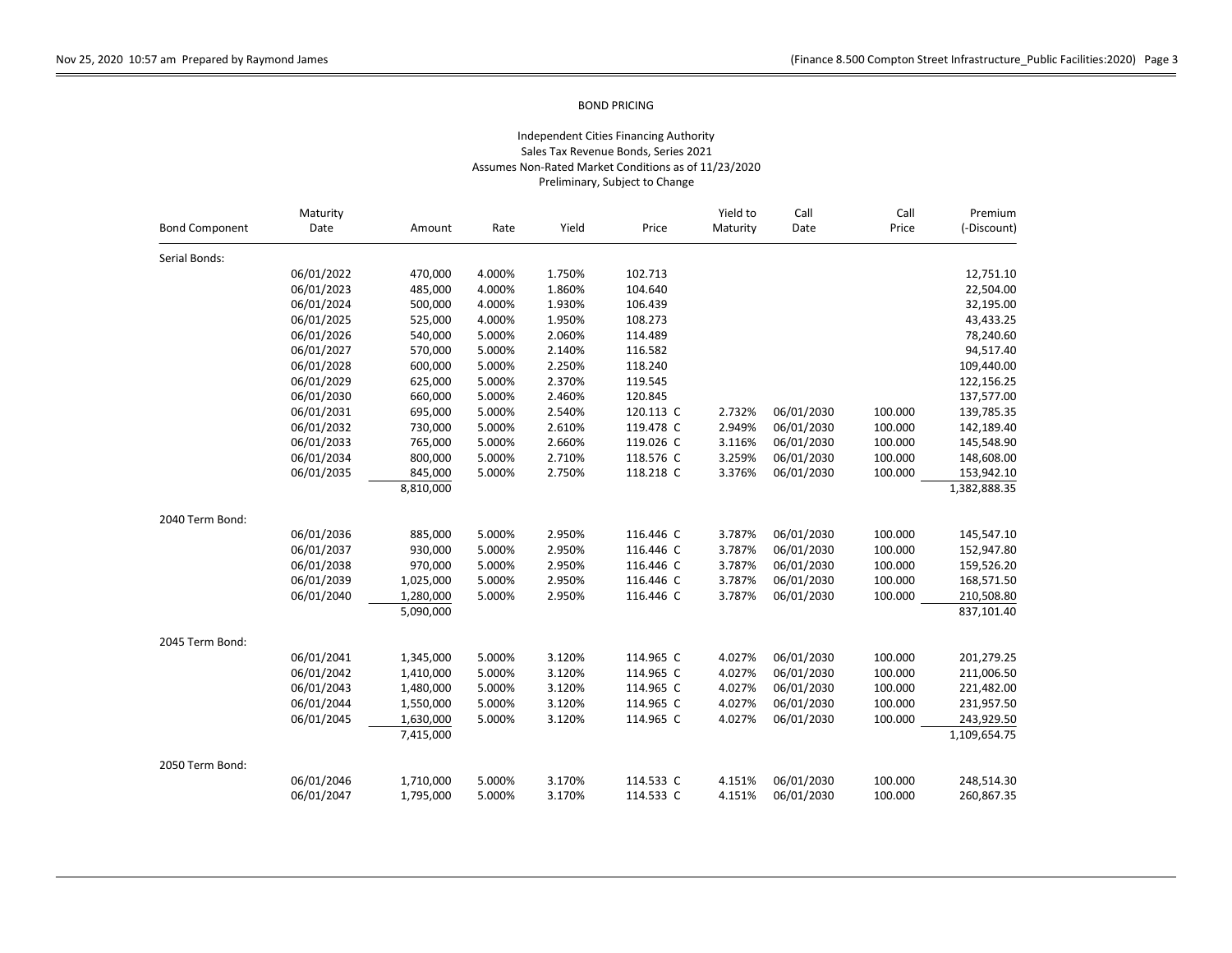### Independent Cities Financing Authority Sales Tax Revenue Bonds, Series 2021 Assumes Non-Rated Market Conditions as of 11/23/2020 Preliminary, Subject to Change

| <b>Bond Component</b> | Maturity<br>Date | Amount                                           | Rate                   | Yield  | Price         | Yield to<br>Maturity | Call<br>Date | Call<br>Price | Premium<br>(-Discount) |
|-----------------------|------------------|--------------------------------------------------|------------------------|--------|---------------|----------------------|--------------|---------------|------------------------|
| 2050 Term Bond:       |                  |                                                  |                        |        |               |                      |              |               |                        |
|                       | 06/01/2048       | 1,890,000                                        | 5.000%                 | 3.170% | 114.533 C     | 4.151%               | 06/01/2030   | 100.000       | 274,673.70             |
|                       | 06/01/2049       | 1,980,000                                        | 5.000%                 | 3.170% | 114.533 C     | 4.151%               | 06/01/2030   | 100.000       | 287,753.40             |
|                       | 06/01/2050       | 2,085,000                                        | 5.000%                 | 3.170% | 114.533 C     | 4.151%               | 06/01/2030   | 100.000       | 303,013.05             |
|                       | 06/01/2051       | 2,185,000                                        | 5.000%                 | 3.170% | 114.533 C     | 4.151%               | 06/01/2030   | 100.000       | 317,546.05             |
|                       |                  | 11,645,000                                       |                        |        |               |                      |              |               | 1,692,367.85           |
|                       |                  | 32,960,000                                       |                        |        |               |                      |              |               | 5,022,012.35           |
|                       |                  | Dated Date                                       |                        |        | 03/10/2021    |                      |              |               |                        |
|                       |                  | Delivery Date                                    |                        |        | 03/10/2021    |                      |              |               |                        |
|                       |                  | First Coupon                                     |                        |        | 06/01/2021    |                      |              |               |                        |
|                       |                  | Par Amount                                       |                        |        | 32,960,000.00 |                      |              |               |                        |
|                       |                  | Premium                                          |                        |        | 5,022,012.35  |                      |              |               |                        |
|                       |                  | Production                                       |                        |        | 37,982,012.35 | 115.236688%          |              |               |                        |
|                       |                  |                                                  | Underwriter's Discount |        | $-296,640.00$ | $-0.900000\%$        |              |               |                        |
|                       |                  | <b>Purchase Price</b><br><b>Accrued Interest</b> |                        |        | 37,685,372.35 | 114.336688%          |              |               |                        |

Net Proceeds 37,685,372.35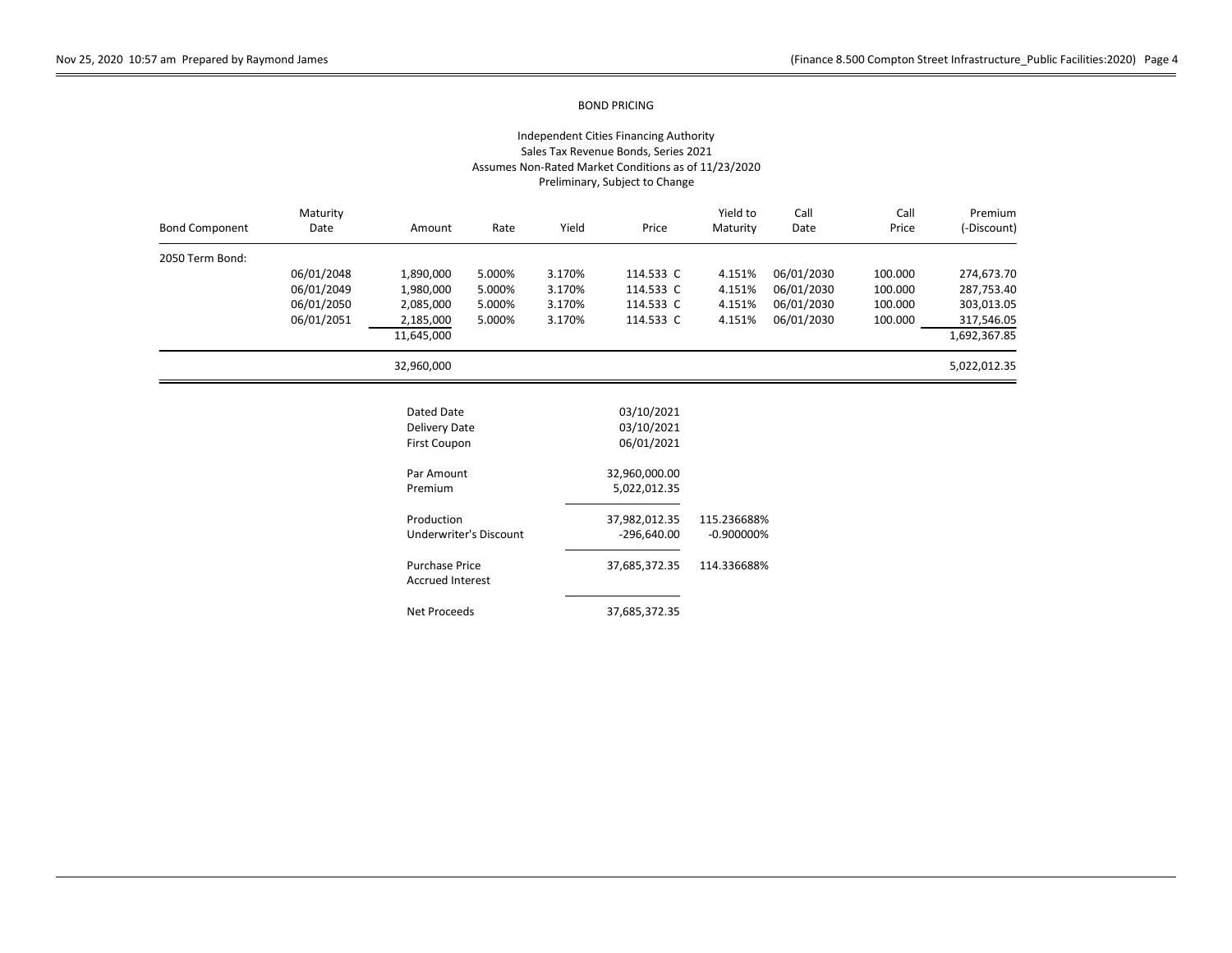$\overline{\phantom{0}}$ 

## BOND DEBT SERVICE BREAKDOWN

|            | Sales Tax     | Sales Tax     | Sales Tax       |            |
|------------|---------------|---------------|-----------------|------------|
| Period     | Revenue Bonds | Revenue Bonds | Revenue Bonds   |            |
| Ending     | (Measure M)   | (Measure R)   | (Proposition C) | Total      |
| 06/01/2021 | 170,741.25    | 76,387.50     | 119,216.25      | 366,345    |
| 06/01/2022 | 798,850.00    | 599,500.00    | 699,850.00      | 2,098,200  |
| 06/01/2023 | 797,250.00    | 599,100.00    | 698,050.00      | 2,094,400  |
| 06/01/2024 | 795,650.00    | 598,300.00    | 696,050.00      | 2,090,000  |
| 06/01/2025 | 799,050.00    | 597,100.00    | 698,850.00      | 2,095,000  |
| 06/01/2026 | 797,250.00    | 595,500.00    | 696,250.00      | 2,089,000  |
| 06/01/2027 | 800,000.00    | 595,500.00    | 696,500.00      | 2,092,000  |
| 06/01/2028 | 797,500.00    | 599,750.00    | 696,250.00      | 2,093,500  |
| 06/01/2029 | 795,000.00    | 598,000.00    | 695,500.00      | 2,088,500  |
| 06/01/2030 | 797,500.00    | 595,500.00    | 699,250.00      | 2,092,250  |
| 06/01/2031 | 799,750.00    | 597,250.00    | 697,250.00      | 2,094,250  |
| 06/01/2032 | 796,750.00    | 598,000.00    | 699,750.00      | 2,094,500  |
| 06/01/2033 | 798,750.00    | 597,750.00    | 696,500.00      | 2,093,000  |
| 06/01/2034 | 795,500.00    | 596,500.00    | 697,750.00      | 2,089,750  |
| 06/01/2035 | 797,250.00    | 599,250.00    | 698,250.00      | 2,094,750  |
| 06/01/2036 | 798,750.00    | 595,750.00    | 698,000.00      | 2,092,500  |
| 06/01/2037 | 800,000.00    | 596,250.00    | 697,000.00      | 2,093,250  |
| 06/01/2038 | 796,000.00    | 595,500.00    | 695,250.00      | 2,086,750  |
| 06/01/2039 | 797,000.00    | 598,500.00    | 697,750.00      | 2,093,250  |
| 06/01/2040 | 1,597,750.00  |               | 699,250.00      | 2,297,000  |
| 06/01/2041 | 1,598,250.00  |               | 699,750.00      | 2,298,000  |
| 06/01/2042 | 1,596,500.00  |               | 699,250.00      | 2,295,750  |
| 06/01/2043 | 1,597,500.00  |               | 697,750.00      | 2,295,250  |
| 06/01/2044 | 1,596,000.00  |               | 695,250.00      | 2,291,250  |
| 06/01/2045 | 1,597,000.00  |               | 696,750.00      | 2,293,750  |
| 06/01/2046 | 1,595,250.00  |               | 697,000.00      | 2,292,250  |
| 06/01/2047 | 1,595,750.00  |               | 696,000.00      | 2,291,750  |
| 06/01/2048 | 1,598,250.00  |               | 698,750.00      | 2,297,000  |
| 06/01/2049 | 1,597,500.00  |               | 695,000.00      | 2,292,500  |
| 06/01/2050 | 1,598,500.00  |               | 700,000.00      | 2,298,500  |
| 06/01/2051 | 1,596,000.00  |               | 698,250.00      | 2,294,250  |
|            | 33,692,791.25 | 10,829,387.50 | 21,046,266.25   | 65,568,445 |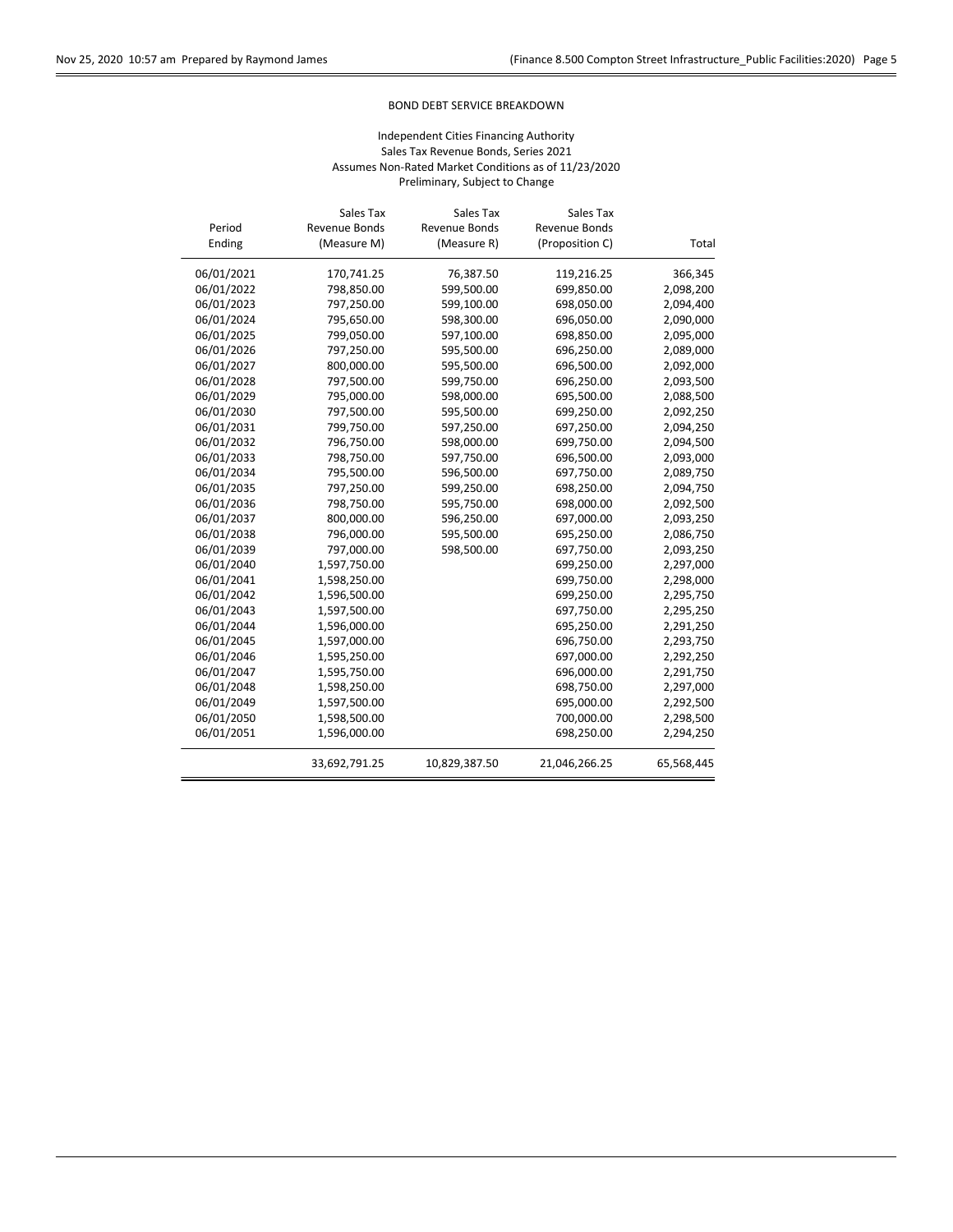## UNIVERSAL FORMULA VERIFICATION

| Component   | Formula                                      | Value        |
|-------------|----------------------------------------------|--------------|
| <b>ISS</b>  | 448.500                                      | 448,500.00   |
| <b>ISS</b>  | .9% of Par Amount                            | 296,640.00   |
| <b>DSRF</b> | 10% of Par Amount                            | 3,296,000.00 |
| <b>DSRF</b> | Maximum annual Debt Service                  | 2,298,500.00 |
| <b>DSRF</b> | 125% of average annual adjusted Debt Service | 2,711,680.93 |
| <b>DSRF</b> | Debt Service Reserve Fund                    | 2,298,500.00 |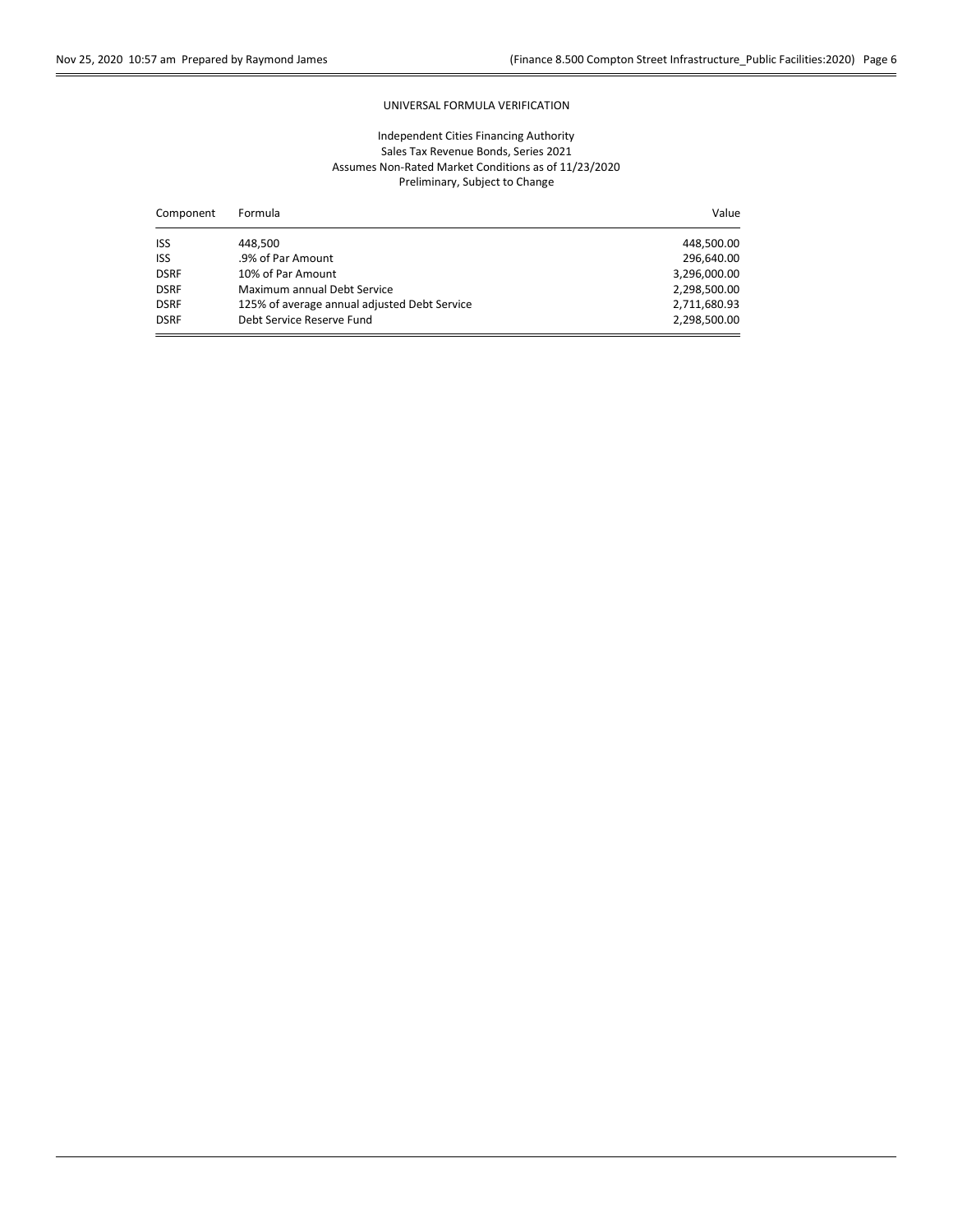|                       | Maturity   |           |        |        |           | Yield to | Call       | Call    | Premium<br>(-Discount) |
|-----------------------|------------|-----------|--------|--------|-----------|----------|------------|---------|------------------------|
| <b>Bond Component</b> | Date       | Amount    | Rate   | Yield  | Price     | Maturity | Date       | Price   |                        |
| Serial Bonds:         |            |           |        |        |           |          |            |         |                        |
|                       | 06/01/2022 | 40,000    | 4.000% | 1.750% | 102.713   |          |            |         | 1,085.20               |
|                       | 06/01/2023 | 40,000    | 4.000% | 1.860% | 104.640   |          |            |         | 1,856.00               |
|                       | 06/01/2024 | 40,000    | 4.000% | 1.930% | 106.439   |          |            |         | 2,575.60               |
|                       | 06/01/2025 | 45,000    | 4.000% | 1.950% | 108.273   |          |            |         | 3,722.85               |
|                       | 06/01/2026 | 45,000    | 5.000% | 2.060% | 114.489   |          |            |         | 6,520.05               |
|                       | 06/01/2027 | 50,000    | 5.000% | 2.140% | 116.582   |          |            |         | 8,291.00               |
|                       | 06/01/2028 | 50,000    | 5.000% | 2.250% | 118.240   |          |            |         | 9,120.00               |
|                       | 06/01/2029 | 50,000    | 5.000% | 2.370% | 119.545   |          |            |         | 9,772.50               |
|                       | 06/01/2030 | 55,000    | 5.000% | 2.460% | 120.845   |          |            |         | 11,464.75              |
|                       | 06/01/2031 | 60,000    | 5.000% | 2.540% | 120.113 C | 2.732%   | 06/01/2030 | 100.000 | 12,067.80              |
|                       | 06/01/2032 | 60,000    | 5.000% | 2.610% | 119.478 C | 2.949%   | 06/01/2030 | 100.000 | 11,686.80              |
|                       | 06/01/2033 | 65,000    | 5.000% | 2.660% | 119.026 C | 3.116%   | 06/01/2030 | 100.000 | 12,366.90              |
|                       | 06/01/2034 | 65,000    | 5.000% | 2.710% | 118.576 C | 3.259%   | 06/01/2030 | 100.000 | 12,074.40              |
|                       | 06/01/2035 | 70,000    | 5.000% | 2.750% | 118.218 C | 3.376%   | 06/01/2030 | 100.000 | 12,752.60              |
|                       |            | 735,000   |        |        |           |          |            |         | 115,356.45             |
| 2040 Term Bond:       |            |           |        |        |           |          |            |         |                        |
|                       | 06/01/2036 | 75,000    | 5.000% | 2.950% | 116.446 C | 3.787%   | 06/01/2030 | 100.000 | 12,334.50              |
|                       | 06/01/2037 | 80,000    | 5.000% | 2.950% | 116.446 C | 3.787%   | 06/01/2030 | 100.000 | 13,156.80              |
|                       | 06/01/2038 | 80,000    | 5.000% | 2.950% | 116.446 C | 3.787%   | 06/01/2030 | 100.000 | 13,156.80              |
|                       | 06/01/2039 | 85,000    | 5.000% | 2.950% | 116.446 C | 3.787%   | 06/01/2030 | 100.000 | 13,979.10              |
|                       | 06/01/2040 | 890,000   | 5.000% | 2.950% | 116.446 C | 3.787%   | 06/01/2030 | 100.000 | 146,369.40             |
|                       |            | 1,210,000 |        |        |           |          |            |         | 198,996.60             |
| 2045 Term Bond:       |            |           |        |        |           |          |            |         |                        |
|                       | 06/01/2041 | 935,000   | 5.000% | 3.120% | 114.965 C | 4.027%   | 06/01/2030 | 100.000 | 139,922.75             |
|                       | 06/01/2042 | 980,000   | 5.000% | 3.120% | 114.965 C | 4.027%   | 06/01/2030 | 100.000 | 146,657.00             |
|                       | 06/01/2043 | 1,030,000 | 5.000% | 3.120% | 114.965 C | 4.027%   | 06/01/2030 | 100.000 | 154,139.50             |
|                       | 06/01/2044 | 1,080,000 | 5.000% | 3.120% | 114.965 C | 4.027%   | 06/01/2030 | 100.000 | 161,622.00             |
|                       | 06/01/2045 | 1,135,000 | 5.000% | 3.120% | 114.965 C | 4.027%   | 06/01/2030 | 100.000 | 169,852.75             |
|                       |            | 5,160,000 |        |        |           |          |            |         | 772,194.00             |
| 2050 Term Bond:       |            |           |        |        |           |          |            |         |                        |
|                       | 06/01/2046 | 1,190,000 | 5.000% | 3.170% | 114.533 C | 4.151%   | 06/01/2030 | 100.000 | 172,942.70             |
|                       | 06/01/2047 | 1,250,000 | 5.000% | 3.170% | 114.533 C | 4.151%   | 06/01/2030 | 100.000 | 181,662.50             |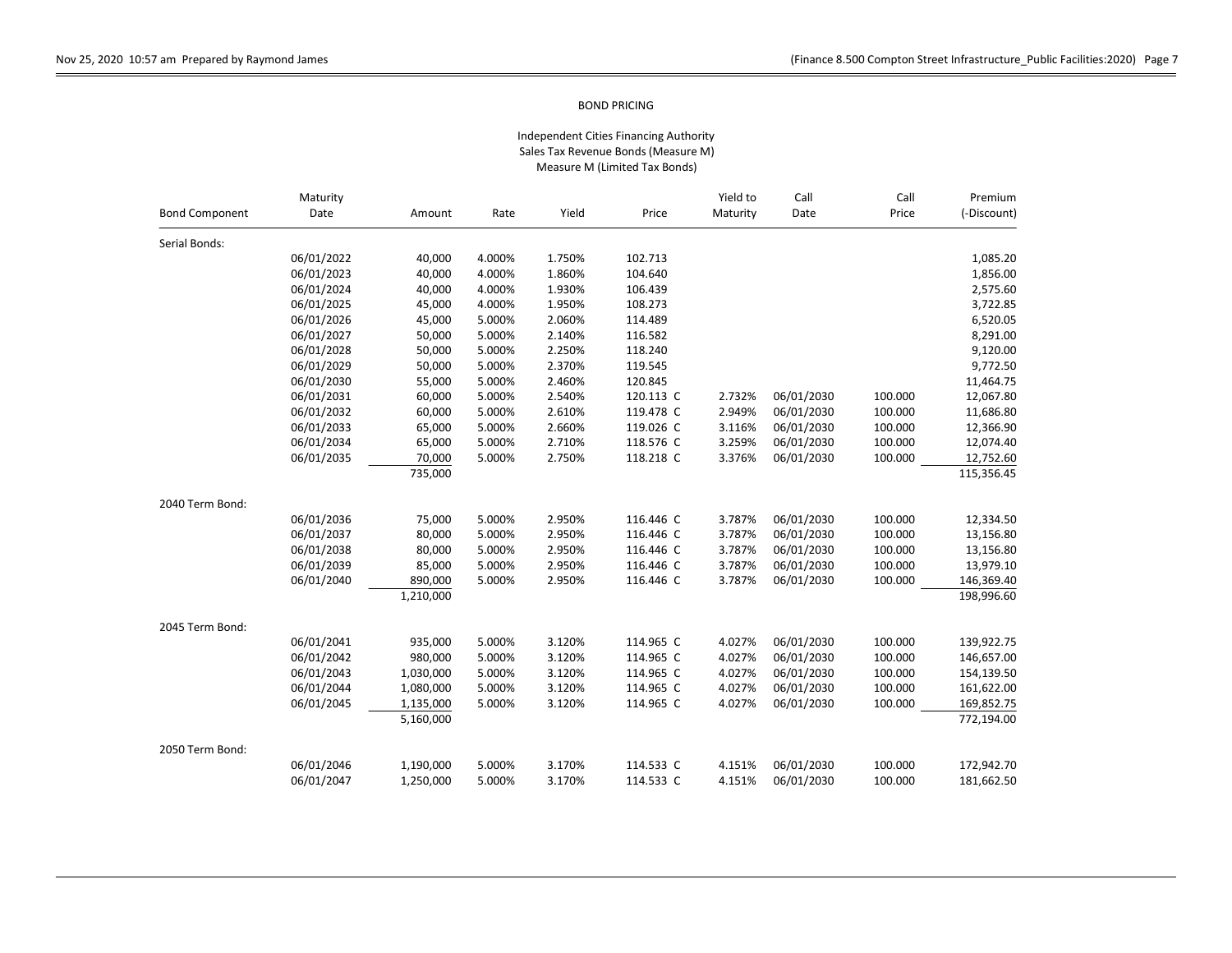| <b>Bond Component</b> | Maturity<br>Date | Amount                                             | Rate                          | Yield  | Price                                  | Yield to<br>Maturity | Call<br>Date | Call<br>Price | Premium<br>(-Discount) |
|-----------------------|------------------|----------------------------------------------------|-------------------------------|--------|----------------------------------------|----------------------|--------------|---------------|------------------------|
| 2050 Term Bond:       |                  |                                                    |                               |        |                                        |                      |              |               |                        |
|                       | 06/01/2048       | 1,315,000                                          | 5.000%                        | 3.170% | 114.533 C                              | 4.151%               | 06/01/2030   | 100.000       | 191,108.95             |
|                       | 06/01/2049       | 1,380,000                                          | 5.000%                        | 3.170% | 114.533 C                              | 4.151%               | 06/01/2030   | 100.000       | 200,555.40             |
|                       | 06/01/2050       | 1,450,000                                          | 5.000%                        | 3.170% | 114.533 C                              | 4.151%               | 06/01/2030   | 100.000       | 210,728.50             |
|                       | 06/01/2051       | 1,520,000                                          | 5.000%                        | 3.170% | 114.533 C                              | 4.151%               | 06/01/2030   | 100.000       | 220,901.60             |
|                       |                  | 8,105,000                                          |                               |        |                                        |                      |              |               | 1,177,899.65           |
|                       |                  | 15,210,000                                         |                               |        |                                        |                      |              |               | 2,264,446.70           |
|                       |                  | Dated Date<br>Delivery Date<br><b>First Coupon</b> |                               |        | 03/10/2021<br>03/10/2021<br>06/01/2021 |                      |              |               |                        |
|                       |                  | Par Amount                                         |                               |        | 15,210,000.00                          |                      |              |               |                        |
|                       |                  | Premium                                            |                               |        | 2,264,446.70                           |                      |              |               |                        |
|                       |                  | Production                                         |                               |        | 17,474,446.70                          | 114.887881%          |              |               |                        |
|                       |                  |                                                    | <b>Underwriter's Discount</b> |        | $-136,890.00$                          | $-0.900000%$         |              |               |                        |
|                       |                  | <b>Purchase Price</b><br><b>Accrued Interest</b>   |                               |        | 17,337,556.70                          | 113.987881%          |              |               |                        |
|                       |                  | Net Proceeds                                       |                               |        | 17,337,556.70                          |                      |              |               |                        |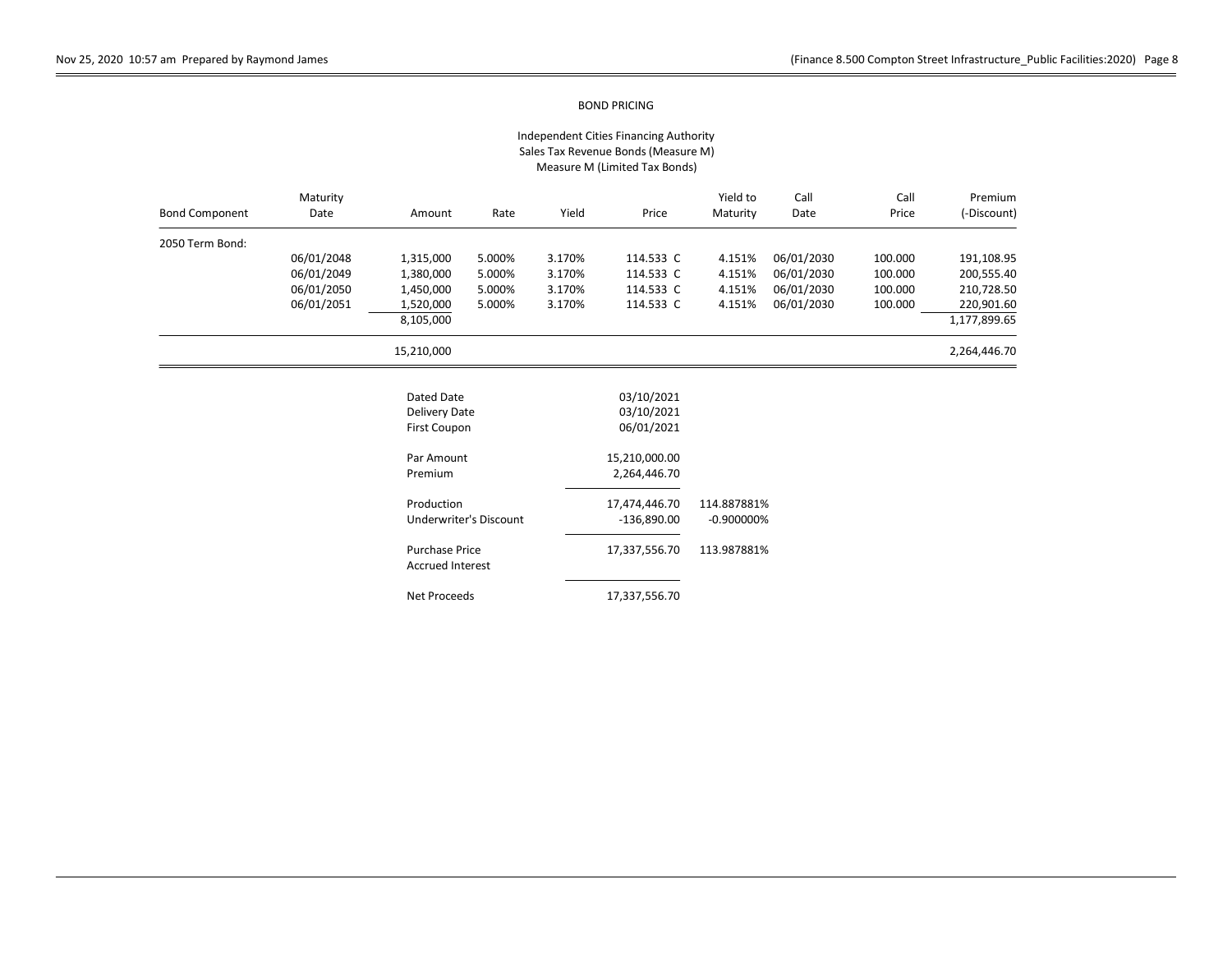$\overline{a}$ 

 $\overline{\phantom{a}}$ 

## BOND DEBT SERVICE

| Period<br>Ending | Principal  | Coupon | Interest      | <b>Debt Service</b> |
|------------------|------------|--------|---------------|---------------------|
| 06/01/2021       |            |        | 170,741.25    | 170,741.25          |
| 06/01/2022       | 40.000     | 4.000% | 758,850.00    | 798,850.00          |
| 06/01/2023       | 40.000     | 4.000% | 757,250.00    | 797,250.00          |
| 06/01/2024       | 40,000     | 4.000% | 755,650.00    | 795,650.00          |
| 06/01/2025       | 45,000     | 4.000% | 754,050.00    | 799,050.00          |
| 06/01/2026       | 45,000     | 5.000% | 752,250.00    | 797,250.00          |
| 06/01/2027       | 50,000     | 5.000% | 750,000.00    | 800,000.00          |
| 06/01/2028       | 50,000     | 5.000% | 747,500.00    | 797,500.00          |
| 06/01/2029       | 50,000     | 5.000% | 745,000.00    | 795,000.00          |
| 06/01/2030       | 55,000     | 5.000% | 742,500.00    | 797,500.00          |
| 06/01/2031       | 60,000     | 5.000% | 739,750.00    | 799,750.00          |
| 06/01/2032       | 60,000     | 5.000% | 736,750.00    | 796,750.00          |
| 06/01/2033       | 65,000     | 5.000% | 733,750.00    | 798,750.00          |
| 06/01/2034       | 65,000     | 5.000% | 730,500.00    | 795,500.00          |
| 06/01/2035       | 70,000     | 5.000% | 727,250.00    | 797,250.00          |
| 06/01/2036       | 75,000     | 5.000% | 723,750.00    | 798,750.00          |
| 06/01/2037       | 80,000     | 5.000% | 720,000.00    | 800,000.00          |
| 06/01/2038       | 80,000     | 5.000% | 716,000.00    | 796,000.00          |
| 06/01/2039       | 85,000     | 5.000% | 712,000.00    | 797,000.00          |
| 06/01/2040       | 890,000    | 5.000% | 707,750.00    | 1,597,750.00        |
| 06/01/2041       | 935,000    | 5.000% | 663,250.00    | 1,598,250.00        |
| 06/01/2042       | 980,000    | 5.000% | 616,500.00    | 1,596,500.00        |
| 06/01/2043       | 1,030,000  | 5.000% | 567,500.00    | 1,597,500.00        |
| 06/01/2044       | 1,080,000  | 5.000% | 516,000.00    | 1,596,000.00        |
| 06/01/2045       | 1,135,000  | 5.000% | 462,000.00    | 1,597,000.00        |
| 06/01/2046       | 1,190,000  | 5.000% | 405,250.00    | 1,595,250.00        |
| 06/01/2047       | 1,250,000  | 5.000% | 345,750.00    | 1,595,750.00        |
| 06/01/2048       | 1,315,000  | 5.000% | 283,250.00    | 1,598,250.00        |
| 06/01/2049       | 1,380,000  | 5.000% | 217,500.00    | 1,597,500.00        |
| 06/01/2050       | 1,450,000  | 5.000% | 148,500.00    | 1,598,500.00        |
| 06/01/2051       | 1,520,000  | 5.000% | 76,000.00     | 1,596,000.00        |
|                  | 15,210,000 |        | 18,482,791.25 | 33,692,791.25       |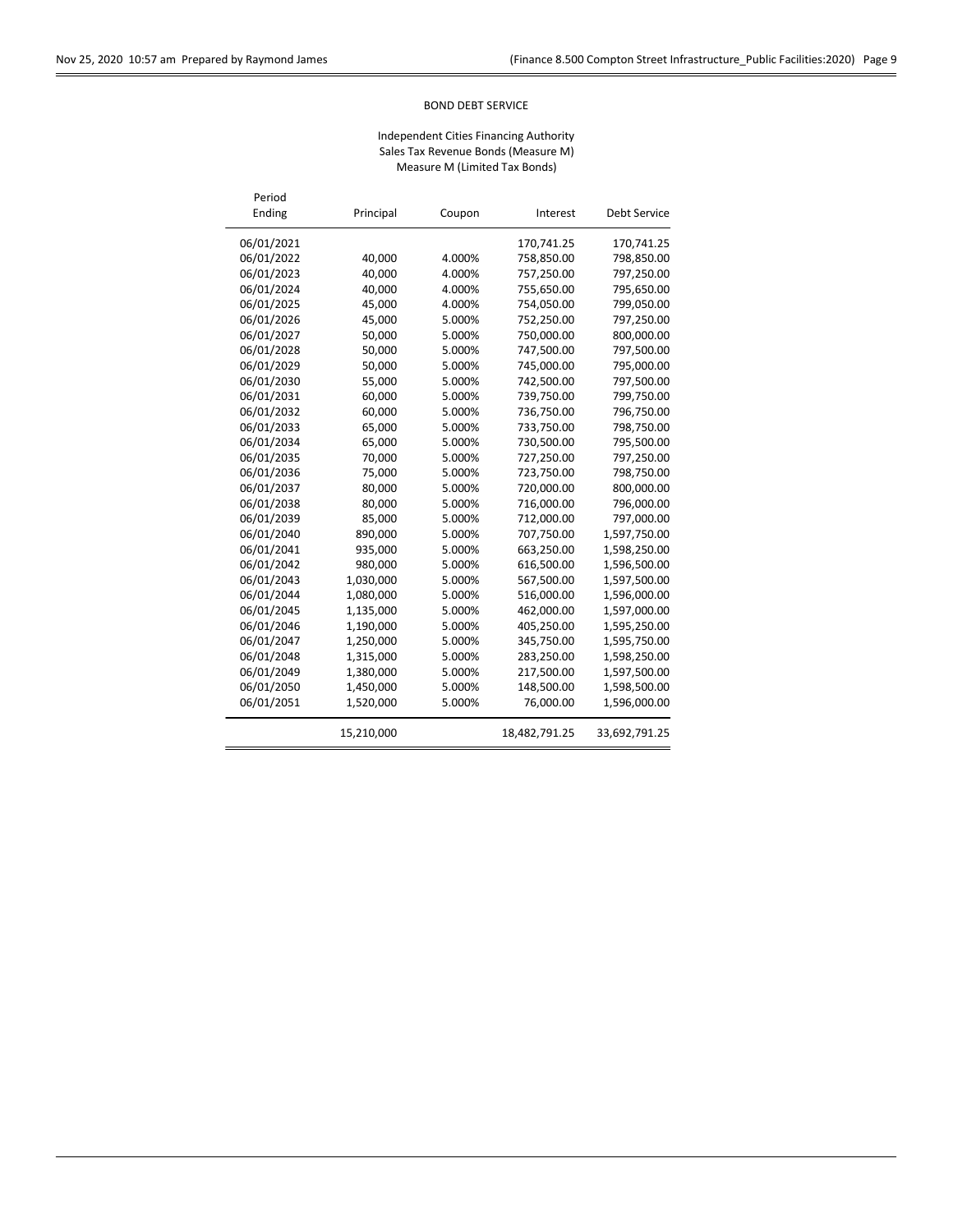## BOND SOLUTION

| Period     | Proposed   | Proposed     | <b>Total Adj</b> | Revenue     | Unused   | Debt Serv  |
|------------|------------|--------------|------------------|-------------|----------|------------|
| Ending     | Principal  | Debt Service | Debt Service     | Constraints | Revenues | Coverage   |
| 06/01/2021 |            | 170,741      | 170,741          | 800,000     | 629,259  | 468.54524% |
| 06/01/2022 | 40,000     | 798,850      | 798,850          | 800,000     | 1,150    | 100.14396% |
| 06/01/2023 | 40,000     | 797,250      | 797,250          | 800,000     | 2,750    | 100.34494% |
| 06/01/2024 | 40,000     | 795,650      | 795,650          | 800,000     | 4,350    | 100.54672% |
| 06/01/2025 | 45,000     | 799,050      | 799,050          | 800,000     | 950      | 100.11889% |
| 06/01/2026 | 45,000     | 797,250      | 797,250          | 800,000     | 2,750    | 100.34494% |
| 06/01/2027 | 50,000     | 800,000      | 800,000          | 800,000     |          | 100.00000% |
| 06/01/2028 | 50,000     | 797,500      | 797,500          | 800,000     | 2,500    | 100.31348% |
| 06/01/2029 | 50,000     | 795,000      | 795,000          | 800,000     | 5,000    | 100.62893% |
| 06/01/2030 | 55,000     | 797,500      | 797,500          | 800,000     | 2,500    | 100.31348% |
| 06/01/2031 | 60,000     | 799,750      | 799,750          | 800,000     | 250      | 100.03126% |
| 06/01/2032 | 60,000     | 796,750      | 796,750          | 800,000     | 3,250    | 100.40791% |
| 06/01/2033 | 65,000     | 798,750      | 798,750          | 800,000     | 1,250    | 100.15649% |
| 06/01/2034 | 65,000     | 795,500      | 795,500          | 800,000     | 4,500    | 100.56568% |
| 06/01/2035 | 70,000     | 797,250      | 797,250          | 800,000     | 2,750    | 100.34494% |
| 06/01/2036 | 75,000     | 798,750      | 798,750          | 800,000     | 1,250    | 100.15649% |
| 06/01/2037 | 80,000     | 800,000      | 800,000          | 800,000     |          | 100.00000% |
| 06/01/2038 | 80,000     | 796,000      | 796,000          | 800,000     | 4,000    | 100.50251% |
| 06/01/2039 | 85,000     | 797,000      | 797,000          | 800,000     | 3,000    | 100.37641% |
| 06/01/2040 | 890,000    | 1,597,750    | 1,597,750        | 1,600,000   | 2,250    | 100.14082% |
| 06/01/2041 | 935,000    | 1,598,250    | 1,598,250        | 1,600,000   | 1,750    | 100.10949% |
| 06/01/2042 | 980,000    | 1,596,500    | 1,596,500        | 1,600,000   | 3,500    | 100.21923% |
| 06/01/2043 | 1,030,000  | 1,597,500    | 1,597,500        | 1,600,000   | 2,500    | 100.15649% |
| 06/01/2044 | 1,080,000  | 1,596,000    | 1,596,000        | 1,600,000   | 4,000    | 100.25063% |
| 06/01/2045 | 1,135,000  | 1,597,000    | 1,597,000        | 1,600,000   | 3,000    | 100.18785% |
| 06/01/2046 | 1,190,000  | 1,595,250    | 1,595,250        | 1,600,000   | 4,750    | 100.29776% |
| 06/01/2047 | 1,250,000  | 1,595,750    | 1,595,750        | 1,600,000   | 4,250    | 100.26633% |
| 06/01/2048 | 1,315,000  | 1,598,250    | 1,598,250        | 1,600,000   | 1,750    | 100.10949% |
| 06/01/2049 | 1,380,000  | 1,597,500    | 1,597,500        | 1,600,000   | 2,500    | 100.15649% |
| 06/01/2050 | 1,450,000  | 1,598,500    | 1,598,500        | 1,600,000   | 1,500    | 100.09384% |
| 06/01/2051 | 1,520,000  | 1,596,000    | 1,596,000        | 1,600,000   | 4,000    | 100.25063% |
|            | 15,210,000 | 33,692,791   | 33,692,791       | 34,400,000  | 707,209  |            |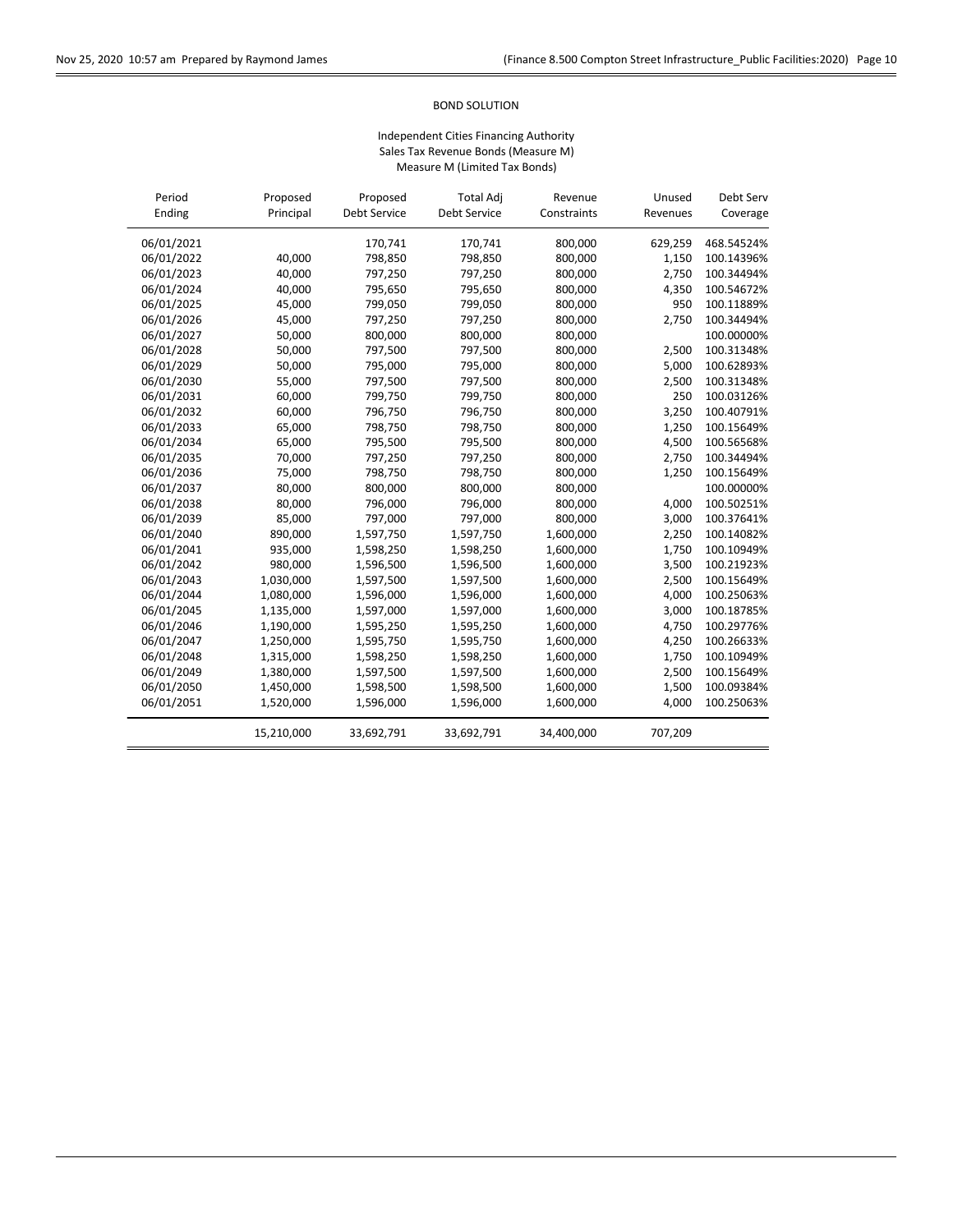## NET DEBT SERVICE

# Independent Cities Financing Authority Sales Tax Revenue Bonds (Measure M) Measure M (Limited Tax Bonds)

#### ICFA Fees (10bps

|                     |                     | Annually on |                     |            |
|---------------------|---------------------|-------------|---------------------|------------|
| <b>Net</b>          | Debt Service        | Outstanding | Total               | Period     |
| <b>Debt Service</b> | <b>Reserve Fund</b> | Par)        | <b>Debt Service</b> | Ending     |
| 174,163.50          |                     | 3,422.25    | 170,741.25          | 06/01/2021 |
| 814,060.00          |                     | 15,210.00   | 798,850.00          | 06/01/2022 |
| 812,420.00          |                     | 15,170.00   | 797,250.00          | 06/01/2023 |
| 810,780.00          |                     | 15,130.00   | 795,650.00          | 06/01/2024 |
| 814,140.00          |                     | 15,090.00   | 799,050.00          | 06/01/2025 |
| 812,295.00          |                     | 15,045.00   | 797,250.00          | 06/01/2026 |
| 815,000.00          |                     | 15,000.00   | 800,000.00          | 06/01/2027 |
| 812,450.00          |                     | 14,950.00   | 797,500.00          | 06/01/2028 |
| 809,900.00          |                     | 14,900.00   | 795,000.00          | 06/01/2029 |
| 812,350.00          |                     | 14,850.00   | 797,500.00          | 06/01/2030 |
| 814,545.00          |                     | 14,795.00   | 799,750.00          | 06/01/2031 |
| 811,485.00          |                     | 14,735.00   | 796,750.00          | 06/01/2032 |
| 813,425.00          |                     | 14,675.00   | 798,750.00          | 06/01/2033 |
| 810,110.00          |                     | 14,610.00   | 795,500.00          | 06/01/2034 |
| 811,795.00          |                     | 14,545.00   | 797,250.00          | 06/01/2035 |
| 813,225.00          |                     | 14,475.00   | 798,750.00          | 06/01/2036 |
| 814,400.00          |                     | 14,400.00   | 800,000.00          | 06/01/2037 |
| 810,320.00          |                     | 14,320.00   | 796,000.00          | 06/01/2038 |
| 811,240.00          |                     | 14,240.00   | 797,000.00          | 06/01/2039 |
| 1,611,905.00        |                     | 14,155.00   | 1,597,750.00        | 06/01/2040 |
| 1,611,515.00        |                     | 13,265.00   | 1,598,250.00        | 06/01/2041 |
| 1,608,830.00        |                     | 12,330.00   | 1,596,500.00        | 06/01/2042 |
| 1,608,850.00        |                     | 11,350.00   | 1,597,500.00        | 06/01/2043 |
| 1,606,320.00        |                     | 10,320.00   | 1,596,000.00        | 06/01/2044 |
| 1,606,240.00        |                     | 9,240.00    | 1,597,000.00        | 06/01/2045 |
| 1,603,355.00        |                     | 8,105.00    | 1,595,250.00        | 06/01/2046 |
| 1,602,665.00        |                     | 6,915.00    | 1,595,750.00        | 06/01/2047 |
| 1,603,915.00        |                     | 5,665.00    | 1,598,250.00        | 06/01/2048 |
| 1,601,850.00        |                     | 4,350.00    | 1,597,500.00        | 06/01/2049 |
| 1,601,470.00        |                     | 2,970.00    | 1,598,500.00        | 06/01/2050 |
| 536,834.78          | 1,060,685.22        | 1,520.00    | 1,596,000.00        | 06/01/2051 |
| 33,001,853.28       | 1,060,685.22        | 369,747.25  | 33,692,791.25       |            |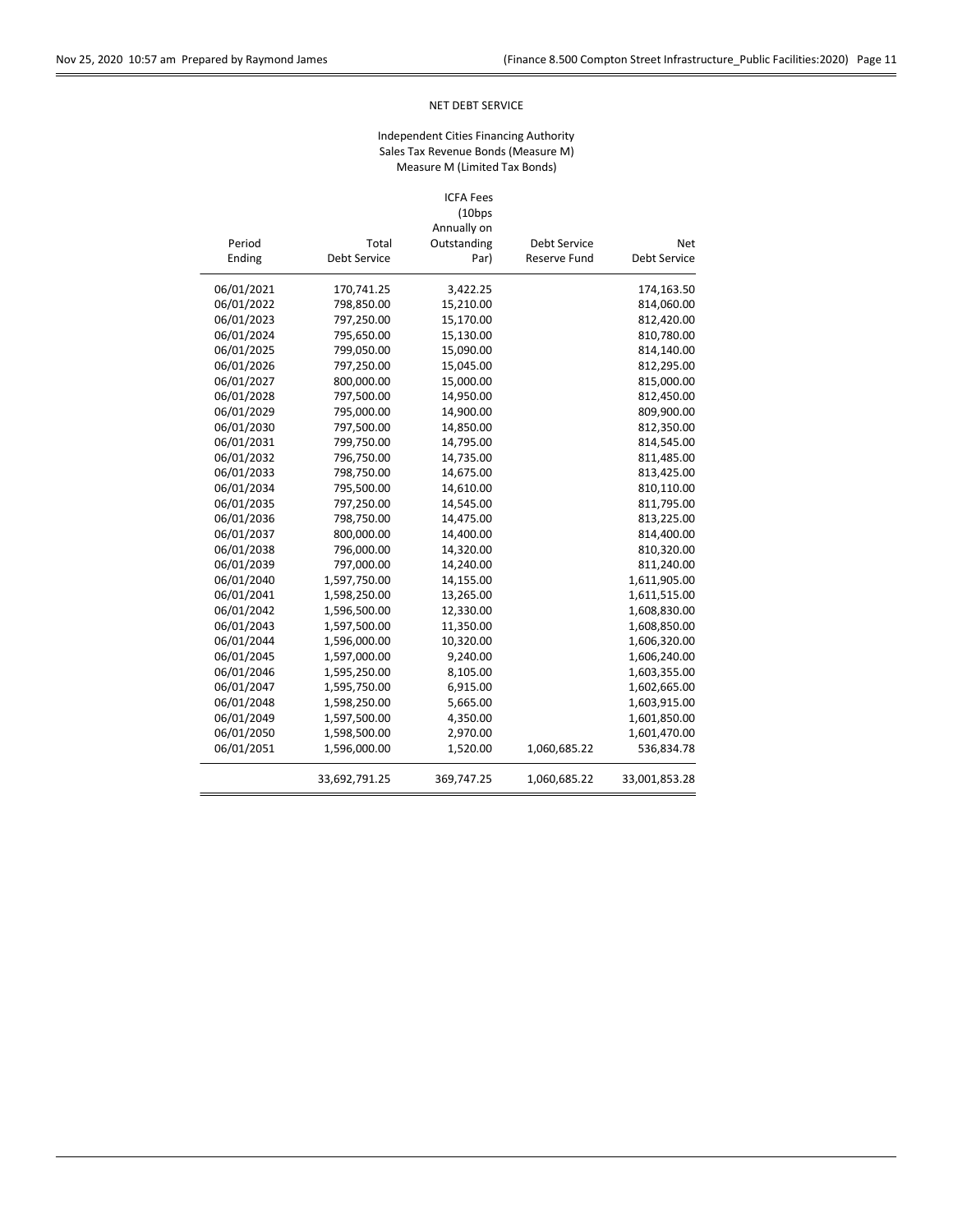|                       | Maturity   |           |        |        |           | Yield to | Call<br>Call | Premium |              |
|-----------------------|------------|-----------|--------|--------|-----------|----------|--------------|---------|--------------|
| <b>Bond Component</b> | Date       | Amount    | Rate   | Yield  | Price     | Maturity | Date         | Price   | (-Discount)  |
| Serial Bonds:         |            |           |        |        |           |          |              |         |              |
|                       | 06/01/2022 | 260,000   | 4.000% | 1.750% | 102.713   |          |              |         | 7,053.80     |
|                       | 06/01/2023 | 270,000   | 4.000% | 1.860% | 104.640   |          |              |         | 12,528.00    |
|                       | 06/01/2024 | 280,000   | 4.000% | 1.930% | 106.439   |          |              |         | 18,029.20    |
|                       | 06/01/2025 | 290,000   | 4.000% | 1.950% | 108.273   |          |              |         | 23,991.70    |
|                       | 06/01/2026 | 300,000   | 5.000% | 2.060% | 114.489   |          |              |         | 43,467.00    |
|                       | 06/01/2027 | 315,000   | 5.000% | 2.140% | 116.582   |          |              |         | 52,233.30    |
|                       | 06/01/2028 | 335,000   | 5.000% | 2.250% | 118.240   |          |              |         | 61,104.00    |
|                       | 06/01/2029 | 350,000   | 5.000% | 2.370% | 119.545   |          |              |         | 68,407.50    |
|                       | 06/01/2030 | 365,000   | 5.000% | 2.460% | 120.845   |          |              |         | 76,084.25    |
|                       | 06/01/2031 | 385,000   | 5.000% | 2.540% | 120.113 C | 2.732%   | 06/01/2030   | 100.000 | 77,435.05    |
|                       | 06/01/2032 | 405,000   | 5.000% | 2.610% | 119.478 C | 2.949%   | 06/01/2030   | 100.000 | 78,885.90    |
|                       | 06/01/2033 | 425,000   | 5.000% | 2.660% | 119.026 C | 3.116%   | 06/01/2030   | 100.000 | 80,860.50    |
|                       | 06/01/2034 | 445,000   | 5.000% | 2.710% | 118.576 C | 3.259%   | 06/01/2030   | 100.000 | 82,663.20    |
|                       | 06/01/2035 | 470,000   | 5.000% | 2.750% | 118.218 C | 3.376%   | 06/01/2030   | 100.000 | 85,624.60    |
|                       |            | 4,895,000 |        |        |           |          |              |         | 768,368.00   |
| 2040 Term Bond:       |            |           |        |        |           |          |              |         |              |
|                       | 06/01/2036 | 490,000   | 5.000% | 2.950% | 116.446 C | 3.787%   | 06/01/2030   | 100.000 | 80,585.40    |
|                       | 06/01/2037 | 515,000   | 5.000% | 2.950% | 116.446 C | 3.787%   | 06/01/2030   | 100.000 | 84,696.90    |
|                       | 06/01/2038 | 540,000   | 5.000% | 2.950% | 116.446 C | 3.787%   | 06/01/2030   | 100.000 | 88,808.40    |
|                       | 06/01/2039 | 570,000   | 5.000% | 2.950% | 116.446 C | 3.787%   | 06/01/2030   | 100.000 | 93,742.20    |
|                       | 06/01/2040 |           | 5.000% | 2.950% | 116.446 C | 3.787%   | 06/01/2030   | 100.000 |              |
|                       |            | 2,115,000 |        |        |           |          |              |         | 347,832.90   |
|                       |            | 7,010,000 |        |        |           |          |              |         | 1,116,200.90 |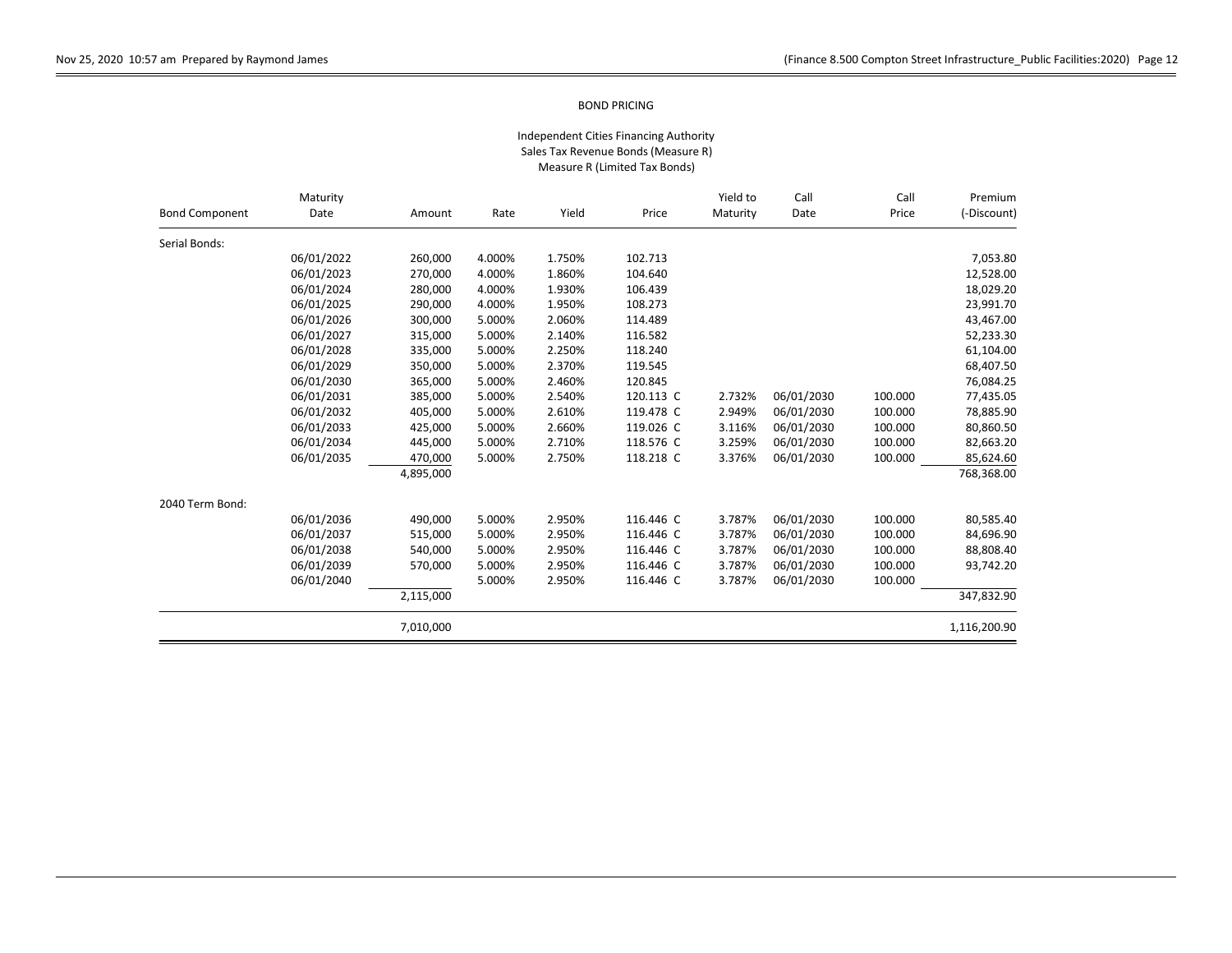| Dated Date<br>Delivery Date<br><b>First Coupon</b> | 03/10/2021<br>03/10/2021<br>06/01/2021 |                              |
|----------------------------------------------------|----------------------------------------|------------------------------|
| Par Amount<br>Premium                              | 7,010,000.00<br>1,116,200.90           |                              |
| Production<br><b>Underwriter's Discount</b>        | 8.126.200.90<br>$-63,090.00$           | 115.922980%<br>$-0.900000\%$ |
| <b>Purchase Price</b><br><b>Accrued Interest</b>   | 8,063,110.90                           | 115.022980%                  |
| Net Proceeds                                       | 8.063.110.90                           |                              |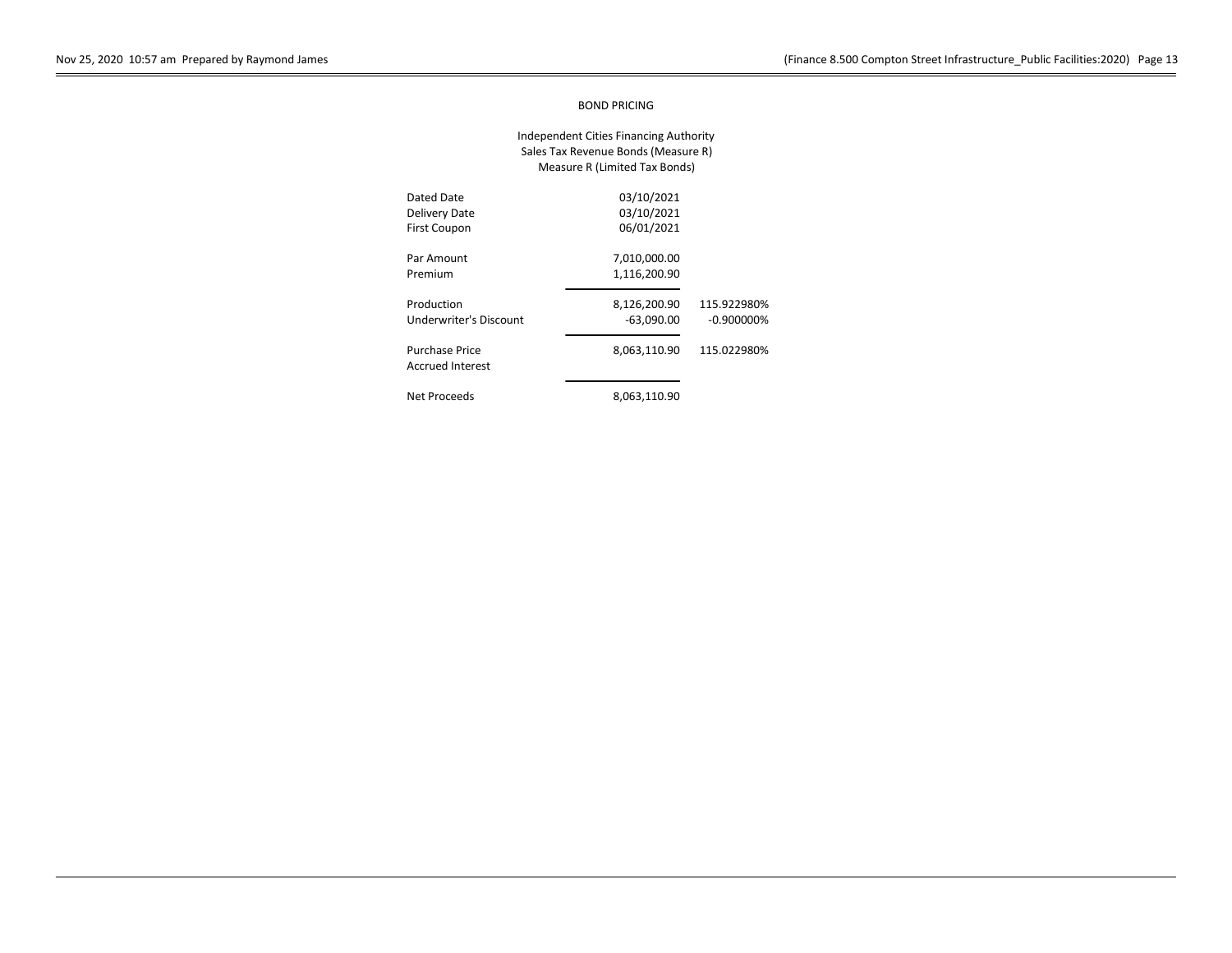## BOND DEBT SERVICE

| Period<br>Ending | Principal | Coupon | Interest     | Debt Service  |
|------------------|-----------|--------|--------------|---------------|
| 06/01/2021       |           |        | 76,387.50    | 76,387.50     |
| 06/01/2022       | 260,000   | 4.000% | 339,500.00   | 599,500.00    |
| 06/01/2023       | 270,000   | 4.000% | 329,100.00   | 599,100.00    |
| 06/01/2024       | 280,000   | 4.000% | 318,300.00   | 598,300.00    |
| 06/01/2025       | 290,000   | 4.000% | 307,100.00   | 597,100.00    |
| 06/01/2026       | 300.000   | 5.000% | 295,500.00   | 595,500.00    |
| 06/01/2027       | 315,000   | 5.000% | 280,500.00   | 595,500.00    |
| 06/01/2028       | 335,000   | 5.000% | 264,750.00   | 599,750.00    |
| 06/01/2029       | 350,000   | 5.000% | 248,000.00   | 598,000.00    |
| 06/01/2030       | 365,000   | 5.000% | 230,500.00   | 595,500.00    |
| 06/01/2031       | 385,000   | 5.000% | 212,250.00   | 597,250.00    |
| 06/01/2032       | 405,000   | 5.000% | 193,000.00   | 598,000.00    |
| 06/01/2033       | 425,000   | 5.000% | 172,750.00   | 597,750.00    |
| 06/01/2034       | 445,000   | 5.000% | 151,500.00   | 596,500.00    |
| 06/01/2035       | 470,000   | 5.000% | 129,250.00   | 599,250.00    |
| 06/01/2036       | 490,000   | 5.000% | 105,750.00   | 595,750.00    |
| 06/01/2037       | 515,000   | 5.000% | 81,250.00    | 596,250.00    |
| 06/01/2038       | 540,000   | 5.000% | 55,500.00    | 595,500.00    |
| 06/01/2039       | 570,000   | 5.000% | 28,500.00    | 598,500.00    |
|                  | 7,010,000 |        | 3,819,387.50 | 10,829,387.50 |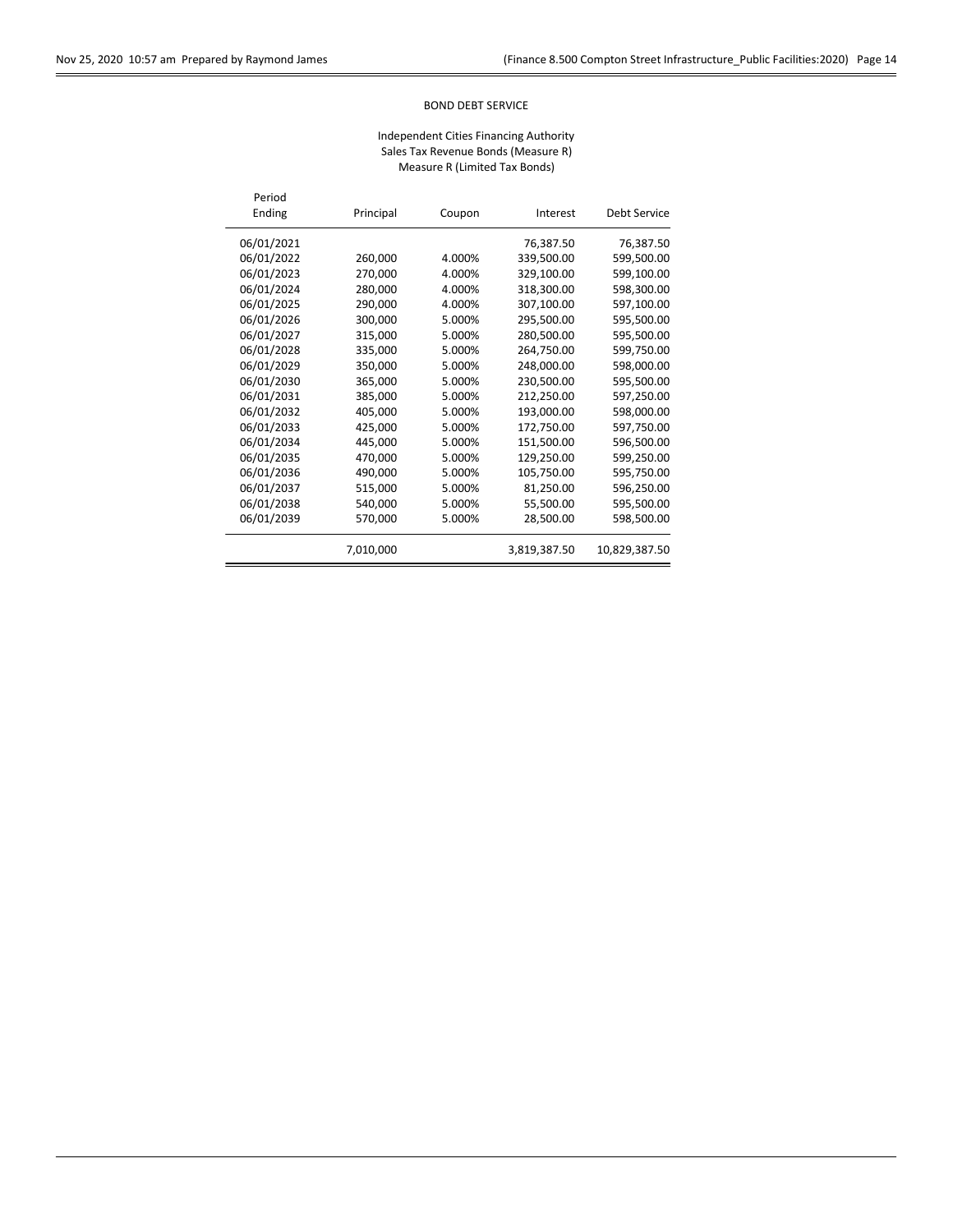## BOND SOLUTION

| Period<br>Ending | Proposed<br>Principal | Proposed<br><b>Debt Service</b> | <b>Total Adj</b><br>Debt Service | Revenue<br>Constraints | Unused<br>Revenues | Debt Serv<br>Coverage |
|------------------|-----------------------|---------------------------------|----------------------------------|------------------------|--------------------|-----------------------|
| 06/01/2021       |                       | 76,388                          | 76,388                           | 600,000                | 523,613            | 785.46883%            |
| 06/01/2022       | 260,000               | 599.500                         | 599.500                          | 600.000                | 500                | 100.08340%            |
| 06/01/2023       | 270,000               | 599,100                         | 599,100                          | 600,000                | 900                | 100.15023%            |
| 06/01/2024       | 280,000               | 598,300                         | 598,300                          | 600,000                | 1.700              | 100.28414%            |
| 06/01/2025       | 290,000               | 597,100                         | 597,100                          | 600,000                | 2,900              | 100.48568%            |
| 06/01/2026       | 300.000               | 595,500                         | 595,500                          | 600,000                | 4.500              | 100.75567%            |
| 06/01/2027       | 315,000               | 595,500                         | 595,500                          | 600.000                | 4.500              | 100.75567%            |
| 06/01/2028       | 335,000               | 599.750                         | 599,750                          | 600,000                | 250                | 100.04168%            |
| 06/01/2029       | 350,000               | 598,000                         | 598,000                          | 600,000                | 2.000              | 100.33445%            |
| 06/01/2030       | 365,000               | 595,500                         | 595,500                          | 600,000                | 4.500              | 100.75567%            |
| 06/01/2031       | 385,000               | 597.250                         | 597.250                          | 600.000                | 2.750              | 100.46044%            |
| 06/01/2032       | 405.000               | 598,000                         | 598.000                          | 600,000                | 2,000              | 100.33445%            |
| 06/01/2033       | 425.000               | 597,750                         | 597,750                          | 600,000                | 2.250              | 100.37641%            |
| 06/01/2034       | 445,000               | 596,500                         | 596,500                          | 600,000                | 3,500              | 100.58676%            |
| 06/01/2035       | 470,000               | 599,250                         | 599,250                          | 600,000                | 750                | 100.12516%            |
| 06/01/2036       | 490,000               | 595,750                         | 595,750                          | 600,000                | 4,250              | 100.71339%            |
| 06/01/2037       | 515,000               | 596,250                         | 596,250                          | 600,000                | 3,750              | 100.62893%            |
| 06/01/2038       | 540,000               | 595,500                         | 595,500                          | 600,000                | 4,500              | 100.75567%            |
| 06/01/2039       | 570,000               | 598,500                         | 598,500                          | 600,000                | 1,500              | 100.25063%            |
| 06/01/2040       |                       |                                 |                                  |                        |                    |                       |
|                  | 7,010,000             | 10,829,388                      | 10,829,388                       | 11,400,000             | 570,613            |                       |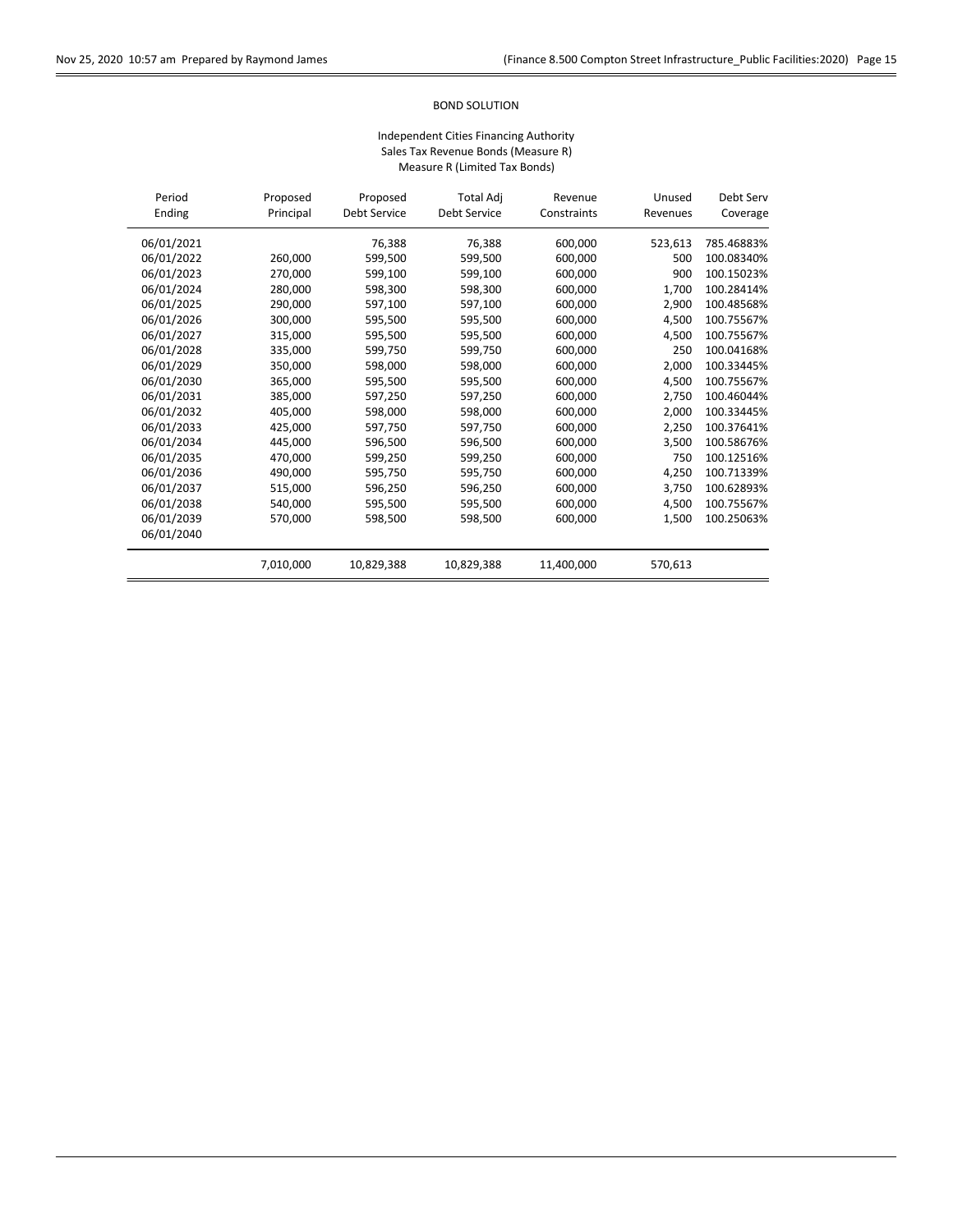## NET DEBT SERVICE

## Independent Cities Financing Authority Sales Tax Revenue Bonds (Measure R) Measure R (Limited Tax Bonds)

#### ICFA Fees (10bps

|            |               | Annually on |                     |               |
|------------|---------------|-------------|---------------------|---------------|
| Period     | Total         | Outstanding | <b>Debt Service</b> | <b>Net</b>    |
| Ending     | Debt Service  | Par)        | <b>Reserve Fund</b> | Debt Service  |
| 06/01/2021 | 76,387.50     | 1,577.25    |                     | 77,964.75     |
| 06/01/2022 | 599,500.00    | 7,010.00    |                     | 606,510.00    |
| 06/01/2023 | 599,100.00    | 6,750.00    |                     | 605,850.00    |
| 06/01/2024 | 598,300.00    | 6,480.00    |                     | 604,780.00    |
| 06/01/2025 | 597,100.00    | 6,200.00    |                     | 603,300.00    |
| 06/01/2026 | 595,500.00    | 5,910.00    |                     | 601,410.00    |
| 06/01/2027 | 595,500.00    | 5,610.00    |                     | 601,110.00    |
| 06/01/2028 | 599,750.00    | 5,295.00    |                     | 605,045.00    |
| 06/01/2029 | 598,000.00    | 4,960.00    |                     | 602,960.00    |
| 06/01/2030 | 595,500.00    | 4,610.00    |                     | 600,110.00    |
| 06/01/2031 | 597,250.00    | 4,245.00    |                     | 601,495.00    |
| 06/01/2032 | 598,000.00    | 3,860.00    |                     | 601,860.00    |
| 06/01/2033 | 597,750.00    | 3,455.00    |                     | 601,205.00    |
| 06/01/2034 | 596,500.00    | 3,030.00    |                     | 599,530.00    |
| 06/01/2035 | 599,250.00    | 2,585.00    |                     | 601,835.00    |
| 06/01/2036 | 595,750.00    | 2,115.00    |                     | 597,865.00    |
| 06/01/2037 | 596,250.00    | 1,625.00    |                     | 597,875.00    |
| 06/01/2038 | 595,500.00    | 1,110.00    |                     | 596,610.00    |
| 06/01/2039 | 598,500.00    | 570.00      | 488,849.67          | 110,220.33    |
|            | 10,829,387.50 | 76,997.25   | 488,849.67          | 10,417,535.08 |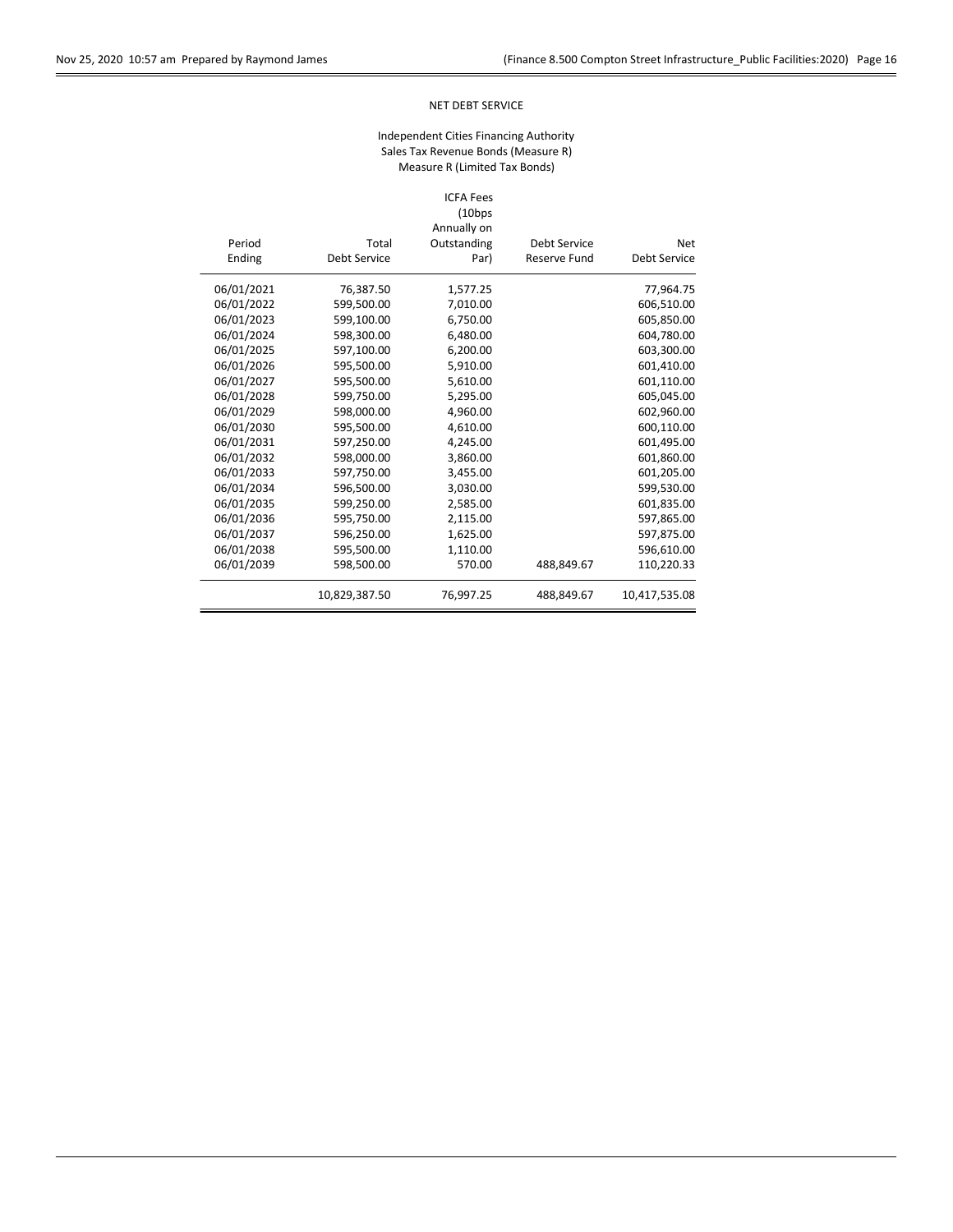|                       | Maturity   |           |        |        |           | Yield to | Call       | Call    | Premium<br>(-Discount) |
|-----------------------|------------|-----------|--------|--------|-----------|----------|------------|---------|------------------------|
| <b>Bond Component</b> | Date       | Amount    | Rate   | Yield  | Price     | Maturity | Date       | Price   |                        |
| Serial Bonds:         |            |           |        |        |           |          |            |         |                        |
|                       | 06/01/2022 | 170,000   | 4.000% | 1.750% | 102.713   |          |            |         | 4,612.10               |
|                       | 06/01/2023 | 175,000   | 4.000% | 1.860% | 104.640   |          |            |         | 8,120.00               |
|                       | 06/01/2024 | 180,000   | 4.000% | 1.930% | 106.439   |          |            |         | 11,590.20              |
|                       | 06/01/2025 | 190,000   | 4.000% | 1.950% | 108.273   |          |            |         | 15,718.70              |
|                       | 06/01/2026 | 195,000   | 5.000% | 2.060% | 114.489   |          |            |         | 28,253.55              |
|                       | 06/01/2027 | 205,000   | 5.000% | 2.140% | 116.582   |          |            |         | 33,993.10              |
|                       | 06/01/2028 | 215,000   | 5.000% | 2.250% | 118.240   |          |            |         | 39,216.00              |
|                       | 06/01/2029 | 225,000   | 5.000% | 2.370% | 119.545   |          |            |         | 43,976.25              |
|                       | 06/01/2030 | 240,000   | 5.000% | 2.460% | 120.845   |          |            |         | 50,028.00              |
|                       | 06/01/2031 | 250,000   | 5.000% | 2.540% | 120.113 C | 2.732%   | 06/01/2030 | 100.000 | 50,282.50              |
|                       | 06/01/2032 | 265,000   | 5.000% | 2.610% | 119.478 C | 2.949%   | 06/01/2030 | 100.000 | 51,616.70              |
|                       | 06/01/2033 | 275,000   | 5.000% | 2.660% | 119.026 C | 3.116%   | 06/01/2030 | 100.000 | 52,321.50              |
|                       | 06/01/2034 | 290,000   | 5.000% | 2.710% | 118.576 C | 3.259%   | 06/01/2030 | 100.000 | 53,870.40              |
|                       | 06/01/2035 | 305,000   | 5.000% | 2.750% | 118.218 C | 3.376%   | 06/01/2030 | 100.000 | 55,564.90              |
|                       |            | 3,180,000 |        |        |           |          |            |         | 499,163.90             |
| 2040 Term Bond:       |            |           |        |        |           |          |            |         |                        |
|                       | 06/01/2036 | 320,000   | 5.000% | 2.950% | 116.446 C | 3.787%   | 06/01/2030 | 100.000 | 52,627.20              |
|                       | 06/01/2037 | 335,000   | 5.000% | 2.950% | 116.446 C | 3.787%   | 06/01/2030 | 100.000 | 55,094.10              |
|                       | 06/01/2038 | 350,000   | 5.000% | 2.950% | 116.446 C | 3.787%   | 06/01/2030 | 100.000 | 57,561.00              |
|                       | 06/01/2039 | 370,000   | 5.000% | 2.950% | 116.446 C | 3.787%   | 06/01/2030 | 100.000 | 60,850.20              |
|                       | 06/01/2040 | 390,000   | 5.000% | 2.950% | 116.446 C | 3.787%   | 06/01/2030 | 100.000 | 64,139.40              |
|                       |            | 1,765,000 |        |        |           |          |            |         | 290,271.90             |
| 2045 Term Bond:       |            |           |        |        |           |          |            |         |                        |
|                       | 06/01/2041 | 410,000   | 5.000% | 3.120% | 114.965 C | 4.027%   | 06/01/2030 | 100.000 | 61,356.50              |
|                       | 06/01/2042 | 430,000   | 5.000% | 3.120% | 114.965 C | 4.027%   | 06/01/2030 | 100.000 | 64,349.50              |
|                       | 06/01/2043 | 450,000   | 5.000% | 3.120% | 114.965 C | 4.027%   | 06/01/2030 | 100.000 | 67,342.50              |
|                       | 06/01/2044 | 470,000   | 5.000% | 3.120% | 114.965 C | 4.027%   | 06/01/2030 | 100.000 | 70,335.50              |
|                       | 06/01/2045 | 495,000   | 5.000% | 3.120% | 114.965 C | 4.027%   | 06/01/2030 | 100.000 | 74,076.75              |
|                       |            | 2,255,000 |        |        |           |          |            |         | 337,460.75             |
| 2050 Term Bond:       |            |           |        |        |           |          |            |         |                        |
|                       | 06/01/2046 | 520,000   | 5.000% | 3.170% | 114.533 C | 4.151%   | 06/01/2030 | 100.000 | 75,571.60              |
|                       | 06/01/2047 | 545.000   | 5.000% | 3.170% | 114.533 C | 4.151%   | 06/01/2030 | 100.000 | 79,204.85              |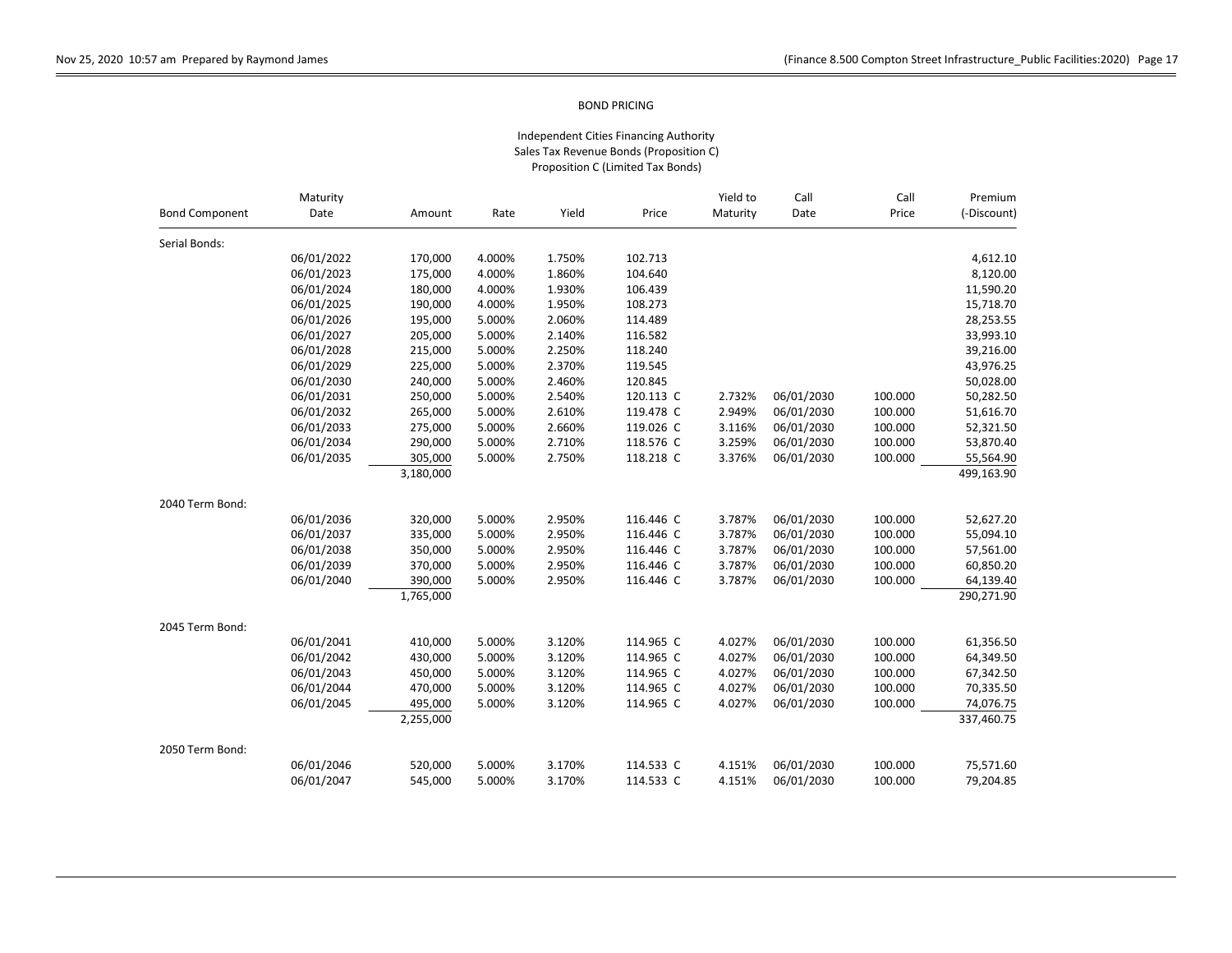| <b>Bond Component</b> | Maturity<br>Date | Amount                                           | Rate                          | Yield  | Price                                  | Yield to<br>Maturity | Call<br>Date | Call<br>Price | Premium<br>(-Discount) |
|-----------------------|------------------|--------------------------------------------------|-------------------------------|--------|----------------------------------------|----------------------|--------------|---------------|------------------------|
| 2050 Term Bond:       |                  |                                                  |                               |        |                                        |                      |              |               |                        |
|                       | 06/01/2048       | 575,000                                          | 5.000%                        | 3.170% | 114.533 C                              | 4.151%               | 06/01/2030   | 100.000       | 83,564.75              |
|                       | 06/01/2049       | 600,000                                          | 5.000%                        | 3.170% | 114.533 C                              | 4.151%               | 06/01/2030   | 100.000       | 87,198.00              |
|                       | 06/01/2050       | 635,000                                          | 5.000%                        | 3.170% | 114.533 C                              | 4.151%               | 06/01/2030   | 100.000       | 92,284.55              |
|                       | 06/01/2051       | 665,000                                          | 5.000%                        | 3.170% | 114.533 C                              | 4.151%               | 06/01/2030   | 100.000       | 96,644.45              |
|                       |                  | 3,540,000                                        |                               |        |                                        |                      |              |               | 514,468.20             |
|                       |                  | 10,740,000                                       |                               |        |                                        |                      |              |               | 1,641,364.75           |
|                       |                  | Dated Date<br>Delivery Date<br>First Coupon      |                               |        | 03/10/2021<br>03/10/2021<br>06/01/2021 |                      |              |               |                        |
|                       |                  | Par Amount                                       |                               |        | 10,740,000.00                          |                      |              |               |                        |
|                       |                  | Premium                                          |                               |        | 1,641,364.75                           |                      |              |               |                        |
|                       |                  | Production                                       |                               |        | 12,381,364.75                          | 115.282726%          |              |               |                        |
|                       |                  |                                                  | <b>Underwriter's Discount</b> |        | $-96,660.00$                           | $-0.900000%$         |              |               |                        |
|                       |                  | <b>Purchase Price</b><br><b>Accrued Interest</b> |                               |        | 12,284,704.75                          | 114.382726%          |              |               |                        |
|                       |                  | Net Proceeds                                     |                               |        | 12,284,704.75                          |                      |              |               |                        |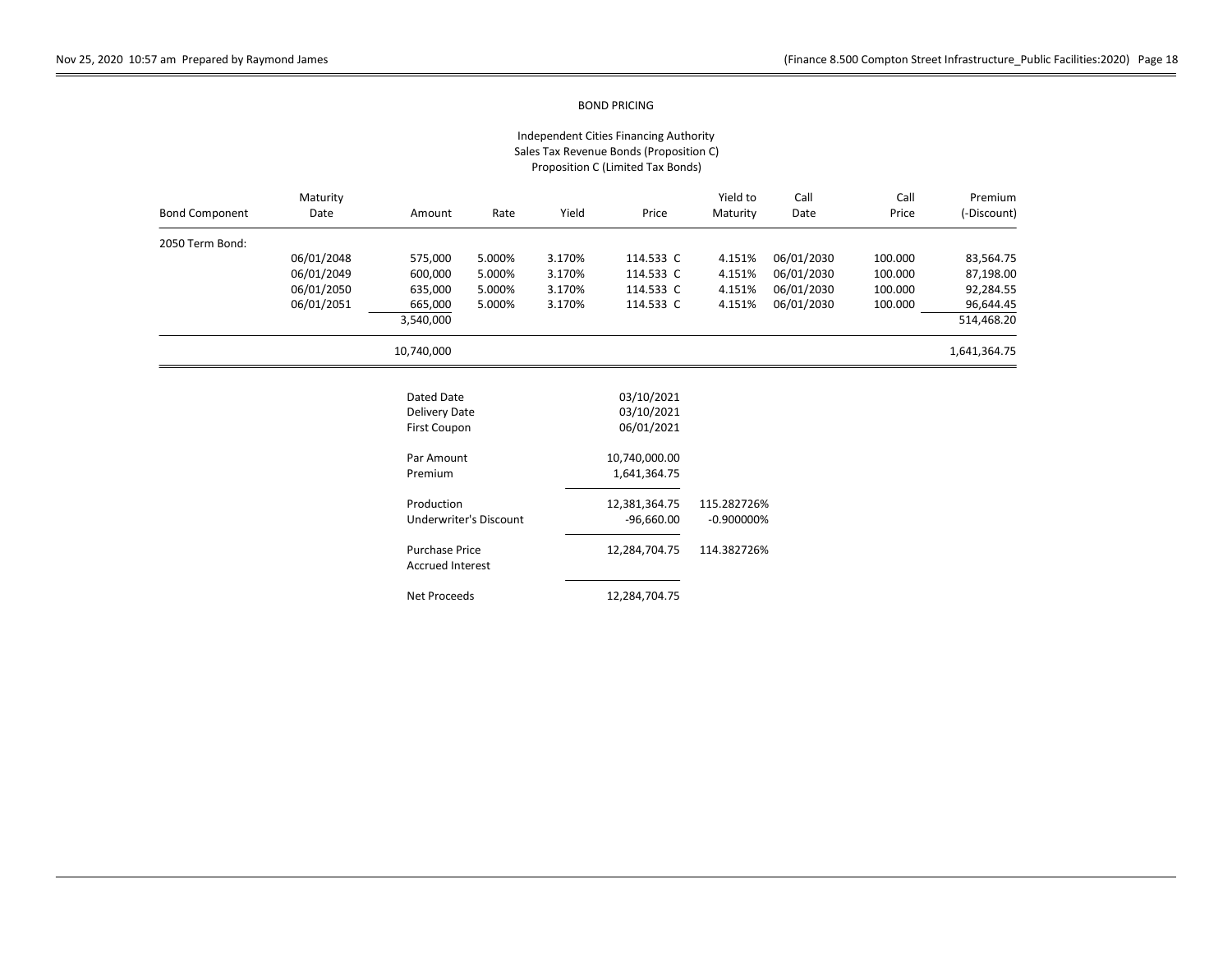$\overline{a}$ 

## BOND DEBT SERVICE

| Period<br>Ending | Principal  | Coupon | Interest      | <b>Debt Service</b> |
|------------------|------------|--------|---------------|---------------------|
| 06/01/2021       |            |        | 119,216.25    | 119,216.25          |
| 06/01/2022       | 170,000    | 4.000% | 529,850.00    | 699,850.00          |
| 06/01/2023       | 175,000    | 4.000% | 523,050.00    | 698,050.00          |
| 06/01/2024       | 180,000    | 4.000% | 516,050.00    | 696,050.00          |
| 06/01/2025       | 190,000    | 4.000% | 508,850.00    | 698,850.00          |
| 06/01/2026       | 195,000    | 5.000% | 501,250.00    | 696,250.00          |
| 06/01/2027       | 205,000    | 5.000% | 491,500.00    | 696,500.00          |
| 06/01/2028       | 215,000    | 5.000% | 481,250.00    | 696,250.00          |
| 06/01/2029       | 225,000    | 5.000% | 470,500.00    | 695,500.00          |
| 06/01/2030       | 240,000    | 5.000% | 459,250.00    | 699,250.00          |
| 06/01/2031       | 250,000    | 5.000% | 447,250.00    | 697,250.00          |
| 06/01/2032       | 265,000    | 5.000% | 434,750.00    | 699,750.00          |
| 06/01/2033       | 275,000    | 5.000% | 421,500.00    | 696,500.00          |
| 06/01/2034       | 290,000    | 5.000% | 407,750.00    | 697,750.00          |
| 06/01/2035       | 305,000    | 5.000% | 393,250.00    | 698,250.00          |
| 06/01/2036       | 320,000    | 5.000% | 378,000.00    | 698,000.00          |
| 06/01/2037       | 335,000    | 5.000% | 362,000.00    | 697,000.00          |
| 06/01/2038       | 350,000    | 5.000% | 345,250.00    | 695,250.00          |
| 06/01/2039       | 370,000    | 5.000% | 327,750.00    | 697,750.00          |
| 06/01/2040       | 390,000    | 5.000% | 309,250.00    | 699,250.00          |
| 06/01/2041       | 410,000    | 5.000% | 289,750.00    | 699,750.00          |
| 06/01/2042       | 430,000    | 5.000% | 269,250.00    | 699,250.00          |
| 06/01/2043       | 450,000    | 5.000% | 247,750.00    | 697,750.00          |
| 06/01/2044       | 470,000    | 5.000% | 225,250.00    | 695,250.00          |
| 06/01/2045       | 495,000    | 5.000% | 201,750.00    | 696,750.00          |
| 06/01/2046       | 520,000    | 5.000% | 177,000.00    | 697,000.00          |
| 06/01/2047       | 545,000    | 5.000% | 151,000.00    | 696,000.00          |
| 06/01/2048       | 575,000    | 5.000% | 123,750.00    | 698,750.00          |
| 06/01/2049       | 600,000    | 5.000% | 95,000.00     | 695,000.00          |
| 06/01/2050       | 635,000    | 5.000% | 65,000.00     | 700,000.00          |
| 06/01/2051       | 665,000    | 5.000% | 33,250.00     | 698,250.00          |
|                  | 10,740,000 |        | 10,306,266.25 | 21,046,266.25       |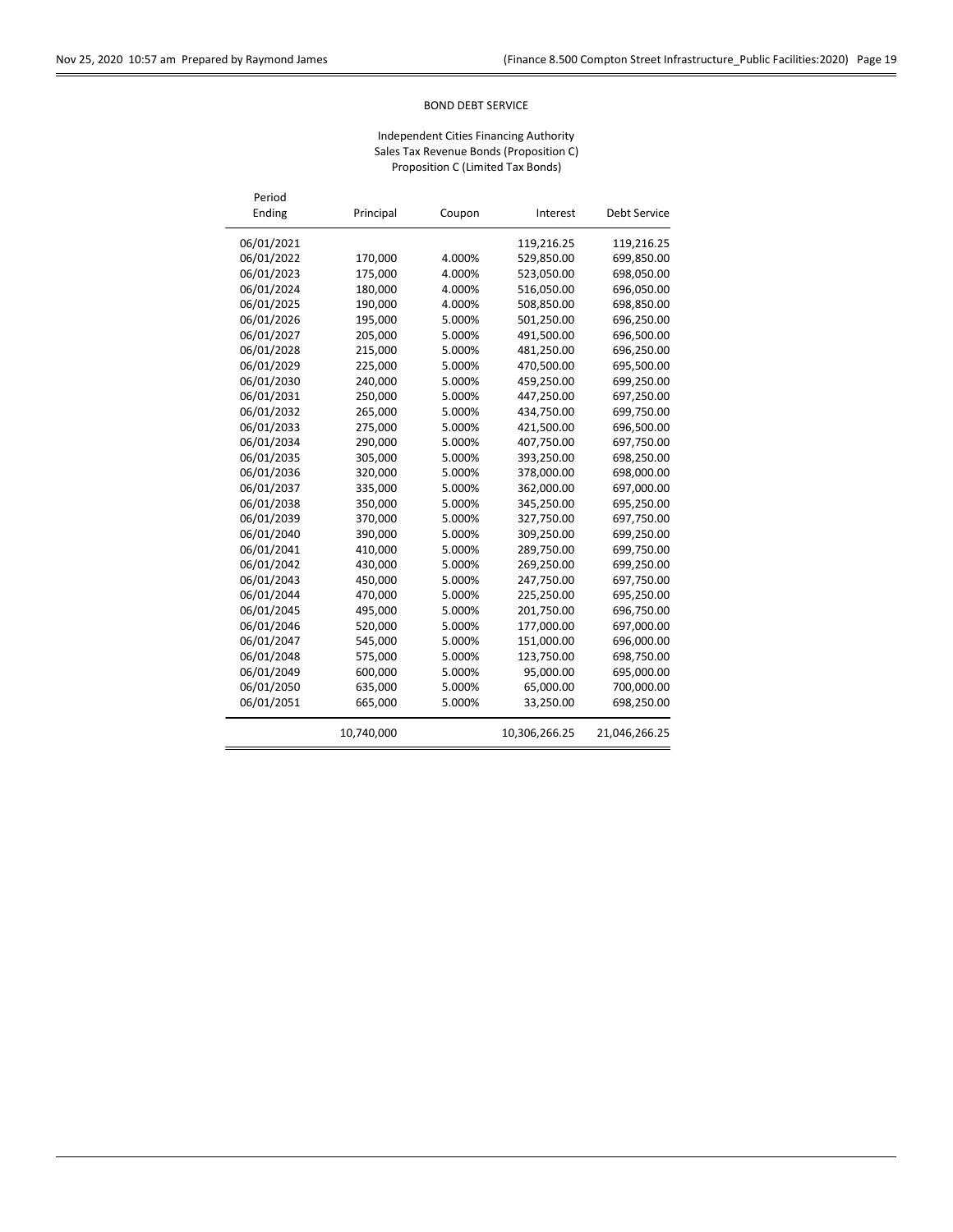## BOND SOLUTION

| Period     | Proposed   | Proposed     | <b>Total Adj</b>    | Revenue     | Unused   | Debt Serv  |
|------------|------------|--------------|---------------------|-------------|----------|------------|
| Ending     | Principal  | Debt Service | <b>Debt Service</b> | Constraints | Revenues | Coverage   |
| 06/01/2021 |            | 119,216      | 119,216             | 700,000     | 580,784  | 587.16828% |
| 06/01/2022 | 170,000    | 699,850      | 699,850             | 700,000     | 150      | 100.02143% |
| 06/01/2023 | 175,000    | 698,050      | 698,050             | 700,000     | 1,950    | 100.27935% |
| 06/01/2024 | 180,000    | 696,050      | 696,050             | 700,000     | 3,950    | 100.56749% |
| 06/01/2025 | 190,000    | 698,850      | 698,850             | 700,000     | 1,150    | 100.16456% |
| 06/01/2026 | 195,000    | 696,250      | 696,250             | 700,000     | 3,750    | 100.53860% |
| 06/01/2027 | 205,000    | 696,500      | 696,500             | 700,000     | 3,500    | 100.50251% |
| 06/01/2028 | 215,000    | 696,250      | 696,250             | 700,000     | 3,750    | 100.53860% |
| 06/01/2029 | 225,000    | 695,500      | 695,500             | 700,000     | 4,500    | 100.64702% |
| 06/01/2030 | 240,000    | 699,250      | 699,250             | 700,000     | 750      | 100.10726% |
| 06/01/2031 | 250,000    | 697,250      | 697,250             | 700,000     | 2,750    | 100.39441% |
| 06/01/2032 | 265,000    | 699,750      | 699,750             | 700,000     | 250      | 100.03573% |
| 06/01/2033 | 275,000    | 696,500      | 696,500             | 700,000     | 3,500    | 100.50251% |
| 06/01/2034 | 290,000    | 697,750      | 697,750             | 700,000     | 2,250    | 100.32247% |
| 06/01/2035 | 305,000    | 698,250      | 698,250             | 700,000     | 1,750    | 100.25063% |
| 06/01/2036 | 320,000    | 698,000      | 698,000             | 700,000     | 2,000    | 100.28653% |
| 06/01/2037 | 335,000    | 697,000      | 697,000             | 700,000     | 3,000    | 100.43042% |
| 06/01/2038 | 350,000    | 695,250      | 695,250             | 700,000     | 4,750    | 100.68321% |
| 06/01/2039 | 370,000    | 697,750      | 697,750             | 700,000     | 2,250    | 100.32247% |
| 06/01/2040 | 390,000    | 699,250      | 699,250             | 700,000     | 750      | 100.10726% |
| 06/01/2041 | 410,000    | 699,750      | 699,750             | 700,000     | 250      | 100.03573% |
| 06/01/2042 | 430,000    | 699,250      | 699,250             | 700,000     | 750      | 100.10726% |
| 06/01/2043 | 450,000    | 697,750      | 697,750             | 700,000     | 2,250    | 100.32247% |
| 06/01/2044 | 470,000    | 695,250      | 695,250             | 700,000     | 4,750    | 100.68321% |
| 06/01/2045 | 495,000    | 696,750      | 696,750             | 700,000     | 3,250    | 100.46645% |
| 06/01/2046 | 520,000    | 697,000      | 697,000             | 700,000     | 3,000    | 100.43042% |
| 06/01/2047 | 545,000    | 696,000      | 696,000             | 700,000     | 4,000    | 100.57471% |
| 06/01/2048 | 575,000    | 698,750      | 698,750             | 700,000     | 1,250    | 100.17889% |
| 06/01/2049 | 600,000    | 695,000      | 695,000             | 700,000     | 5,000    | 100.71942% |
| 06/01/2050 | 635,000    | 700,000      | 700,000             | 700,000     |          | 100.00000% |
| 06/01/2051 | 665,000    | 698,250      | 698,250             | 700,000     | 1,750    | 100.25063% |
|            | 10,740,000 | 21,046,266   | 21,046,266          | 21,700,000  | 653,734  |            |